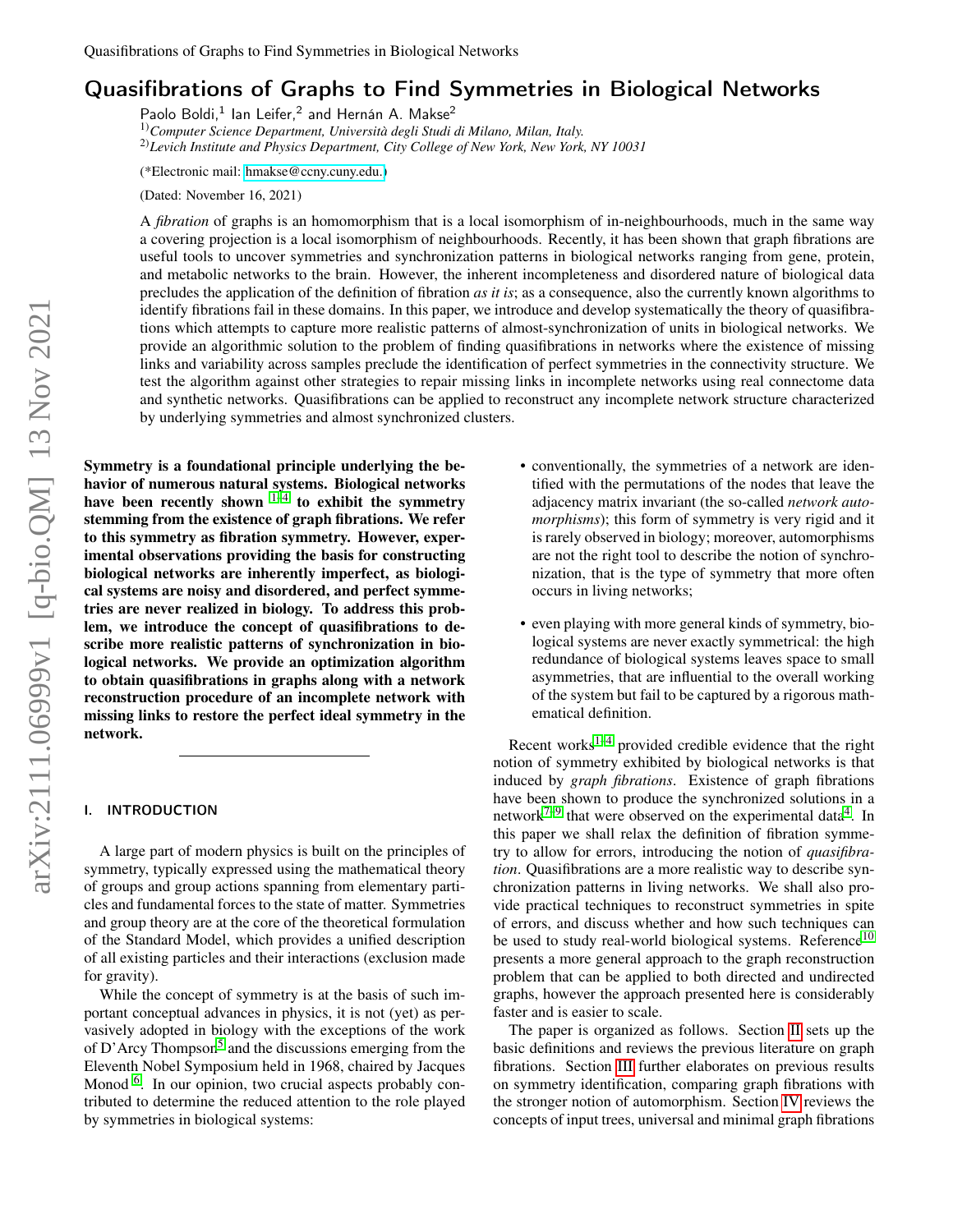

<span id="page-1-1"></span>Figure 1. An example of graph, with four nodes and eight arcs: nodes are represented by circles, arcs by arrows stemming from their source and ending at their target. Observe that there are two parallel arcs in  $G(x_2, x_4) = \{a_5, a_6\}$  and there is a loop  $a_7$  at  $x_2$ .

which are necessary to generalize the problem to quasifibrations. Section [V](#page-5-0) then introduces the concept of quasifibration and the proposed algorithmic steps to identify quasifibrations in networks and repair the missing or excess links in networks with symmetries. Finally, section [VI](#page-11-0) shows computational experiments testing the quasifibration algorithm against different strategies to repair networks using synthetic data and real data on previously analyzed connectomes. We conclude the paper with summary and outlook. All the algorithms are available at <https://github.com/boldip/qf>.

# <span id="page-1-0"></span>II. DEFINITIONS AND BASIC PROPERTIES

#### A. Graph-theoretical definitions

*a. Graphs.* A *(directed multi)graph* (or "network") *G* is defined by a set  $N_G$  of nodes and a set  $A_G$  of arcs, and by two functions  $s_G$ ,  $t_G$  :  $A_G \rightarrow N_G$  that specify the source and the target of each arc (we shall drop the subscripts whenever no confusion is possible). Note that, differently from other definitions commonly used in the literature, arcs have a direction (that is why our graphs are "directed") and we may have multiple parallel arcs with the same source and the same target (that is why "multigraphs"). Unless otherwise specified, both *N* and *A* are finite. An example of a graph is shown in Figure [1.](#page-1-1)

We use the notation  $G(x, y)$  for denoting the set of arcs from *x* to *y*, that is, the set of arcs  $a \in A_G$  such that  $s(a) = x$  and  $t(a) = y$ . A *loop* is an arc with the same source and target. Following common usage, we denote with  $G(-,x)$  the set of arcs coming into *x*, that is, the set of arcs  $a \in A_G$  such that  $t(a) = x$ , and analogously with  $G(x, -)$  the set of arcs going out of *x*.

A *path* (of length *n*) is a sequence  $x_0, a_1, x_1, \dots, x_{n-1}, a_n, x_n$ alternating nodes  $x_i \in N_G$  and arcs  $a_i \in A_G$  in such a way that  $s(a_j) = x_{j-1}$  and  $t(a_j) = x_j$ . We shall usually omit the nodes from the sequence when at least one arc is present. We shall say that *G* is *(strongly) connected* iff for every choice of *x* and *y* there is a path from *x* to *y*; the *diameter D<sup>G</sup>* of a strongly connected graph is the maximum length of a shortest path between two nodes.

The graph of Figure [1](#page-1-1) is strongly connected; an example of a path from  $x_1$  to  $x_2$  is represented by the sequence  $x_1, a_1, x_3, a_3, x_2, a_7, x_2, a_5, x_4, a_8, x_3, a_3, x_2$ . There are, in fact, infinitely many paths from  $x_1$  to  $x_2$ .

We shall occasionally deal with node- (or arc-) coloured graphs: a *node-coloured graph* (arc-coloured graph, respectively) with set of colours *C* is a graph endowed with a colouring function  $\gamma: N_G \to C$  ( $\gamma: A_G \to C$ , respectively).

*b. Graph homomorphisms.* For standard directed graphs, homomorphisms are defined only on nodes, with the requirements that existing arcs are preserved (i.e., if there was an arc between two nodes in the starting graph, then there must be an arc between the images of these two nodes in the ending graph). Extending this definition to the case of multigraphs requires some care, because we can decide separately how to map nodes and arcs, but we must ensure that the two maps agree. Formally, a *graph homomorphism*  $\xi: G \to H$  is given by a pair of functions  $\xi_N: N_G \to N_H$ and  $\xi_A : A_G \to A_H$  commuting with the source and target maps, that is, for all  $a \in A_G$ ,  $s_H(\xi_A(a)) = \xi_N(s_G(a))$  and  $t_H(\xi_A(a)) = \xi_N(t_G(a))$  (again, we shall drop the subscripts whenever no confusion is possible). As we said, the meaning of the commutation conditions is that a homomorphism maps nodes to nodes and arcs to arcs in such a way to preserve the incidence relation. (In the case of node or arc coloured graphs, we also require  $\xi_N$  or  $\xi_A$  to commute with the colouring function.) A homomorphism is *surjective*[11](#page-14-7) iff ξ*<sup>N</sup>* and ξ*<sup>A</sup>* are both surjective. An example of graph homomorphism is shown in Figure [2.](#page-2-0)

Epimorphisms that are also injective (both on nodes and on arcs) are called *isomorphisms*; we write  $G \cong H$  iff there is an isomorphism between *G* and *H*: isomorphisms are just a way to change the "identity" of nodes and arcs without chaning the graph structure. Since we are only interested in the structural properties of a network, we normally consider graphs only up to isomorphism (that is, we identify a graph *G* with any other graph *H* such that  $G \cong H$ ). An isomorphism  $\alpha : G \to G$  is called an *automorphism* of *G*: automorphisms form a group (denoted by  $Aut(G)$ ) with respect to function composition. A graph with no non-trivial automorphisms (i.e., no automorphism other than the identity) is called *rigid*.

#### B. Fibrations

<span id="page-1-2"></span>The central concept we are going to deal with is that of *graph fibration*, a particular kind of graph homomorphism. Fibrations can be thought of as a relaxed version of isomorphisms, as we shall see in a second. The categorical defini-tion of fibration is credited to Alexandre Grothendieck<sup>[12](#page-14-8)</sup>; it builds upon previous similar concepts in algebraic graph the-ory<sup>[13](#page-14-9)</sup> and is closely related to the generalization of covering in topology<sup>[14](#page-14-10)</sup>. The application of this definition to graphs (seen as free categories) was given  $\text{in}^{15}$  $\text{in}^{15}$  $\text{in}^{15}$  and was largely used in the context of distributed systems.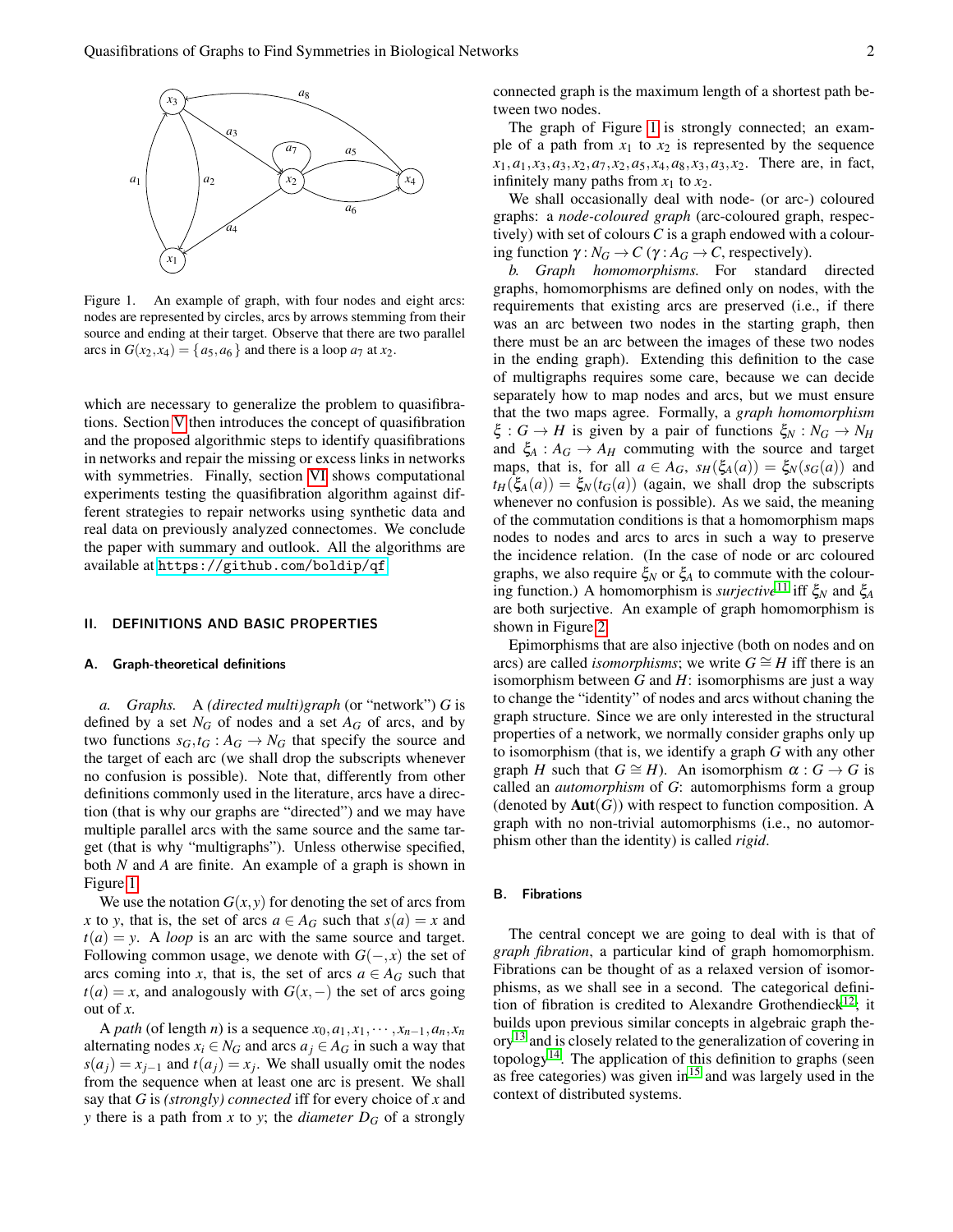

<span id="page-2-0"></span>Figure 2. An example of a graph homomorphism  $\xi$ :  $G \rightarrow H$ . Here, we use node (arc) colours to indicate how nodes (arcs) are mapped: every node (arc) of *G* is mapped to the only node (arc) of *H* with the same colour; ξ is not a surjective (the black node and arcs of *B* do not have any counterimage). To see that  $\xi$  is a morphism, note that the colors of source and target are respected; for instance all red arcs have a red source and a green target (because they are all mapped to  $b_1$ ). Incidentally, if we think of *G* and *B* as being really coloured as in the picture,  $\xi$  is a correct homomorphism between coloured graphs (because it commutes with the colouring function).

Definition II.1 *A* fibration *between graphs G and B is a homomorphism*  $\varphi$  :  $G \rightarrow B$  *such that for each arc*  $a \in A_B$  *and for each node*  $x \in N_G$  *satisfying*  $\varphi(x) = t(a)$  *there is a unique arc*  $\widetilde{a}^x \in A_G$  *(called the lifting of <i>a* at *x*) *such that*  $\varphi(\widetilde{a}^x) = a$  *and*  $\varphi(\widetilde{a}^x) = x$  $t(\tilde{a}^x) = x.$ 

We inherit some topological terminology. If  $\varphi : G \to B$  is a fibration, *G* is called the *total graph* and *B* the *base* of ϕ. We shall also say that *G* is *fibred (over B)*. The *fibre* over a node  $x \in N_B$  is the set of nodes of *G* that are mapped to *x*, and shall be denoted by  $\varphi^{-1}(x)$ . A fibre is *trivial* if it is a singleton, that is, if  $|\varphi^{-1}(x)| = 1$ . A fibration is *nontrivial* if at least one fibre is nontrivial, *trivial* otherwise; it is *proper* if all fibres are nontrivial.

The homomorphism of Figure [2](#page-2-0) is *not* a fibration: for instance, the fibre over  $y_2$  is  $\{x_2, x_3\}$ , but while arcs  $b_3$  and  $b_4$ can both uniquely be lifted at  $x_3$  ( $b_3^{x_3} = a_1$  and  $b_4^{x_3} = a_8$ ), arc  $b_2$  cannot be lifted at all at  $x_3$ , while it can be lifted twice at *x*2.

There is an intuitive characterization of fibrations based on the concept of local in-isomorphism. An equivalence relation  $\simeq$  between the nodes of a graph *G* is said to satisfy the *local in-isomorphism property* if the following holds:

**Local In-Isomorphism Property:** If  $x \approx y$  there exists a (colour-preserving, if *G* is coloured) bijection  $\Psi : G(-,x) \to G(-,y)$  such that  $s(a) \simeq s(\Psi(a))$ , for all *a* ∈ *G*(−,*x*).

The following proposition shows that fibrations and surjective homomorphisms whose fibres satisfy the previous property are naturally equivalent:

# Theorem II.1 ([15](#page-14-11), Theorem 2.1) *Let G be a graph. Then:*

<span id="page-2-1"></span>*1. if*  $\varphi$  :  $G \rightarrow B$  *is a fibration, then the equivalence relation on the nodes of G whose equivalence classes are the nonempty fibres of* ϕ *satisfies the local in-isomorphism property;*

2. *if*  $\simeq$  *is a relation between nodes of G satisfying the local in-isomorphism property, then there exists a graph B and a surjective fibration*  $\varphi$  :  $G \rightarrow B$  whose fibres are *the equivalence classes of*  $\simeq$ .

Another possible, more geometric way of interpreting the definition of fibration is that given a node *x* of *B* and path  $\pi$ terminating at *x*, for each node *y* of *G* in the fibre of *x* there is a unique path terminating at *y* that is mapped to  $\pi$  by the fibration; this path is called the *lifting of*  $\pi$  *at* y, and it is denoted by  $\widetilde{\pi}^y$ .

*a. Intuition: System simulation via fibrations.* In order to provide a more intuitive grasp on the notion of fibration we want to briefly discuss how it is used in distributed computing. Consider a graph *G*, whose nodes represent entities of some kind: we will call them *processors*, but our description is more general, and applies *mutatis mutandis* to any system composed by autonomous interacting units, or agents. Each processor has an internal state belonging to a set of possible states *X*. During the evolution of the system, each processor changes its state depending on its own current state and on the states of its in-neighbours: equivalently, arcs represent unidirectional links along which a processor transmits messages.

In a distributed system like this, the behaviour of each processor *x* is partly influenced by the behaviour of its inneighbours and, more in general, by all the processors that can (directly or indirectly) communicate with *x*. If we possessed a complete knowledge of the system internals (what is the set of states *X*, what exact protocol each processor is following, what kind of signals are transmitted, and when) we may provide a precise description of the system *global* behaviour, for example, to simulate it or to make predictions or understand correlations. In particular, we are interested in capturing the symmetries that the system exhibits: which groups of processors behave alike?

As we said, with a complete knowledge of the individual processors and their behaviour the task of determining symmetries is, at least in principle, possible. But what if the only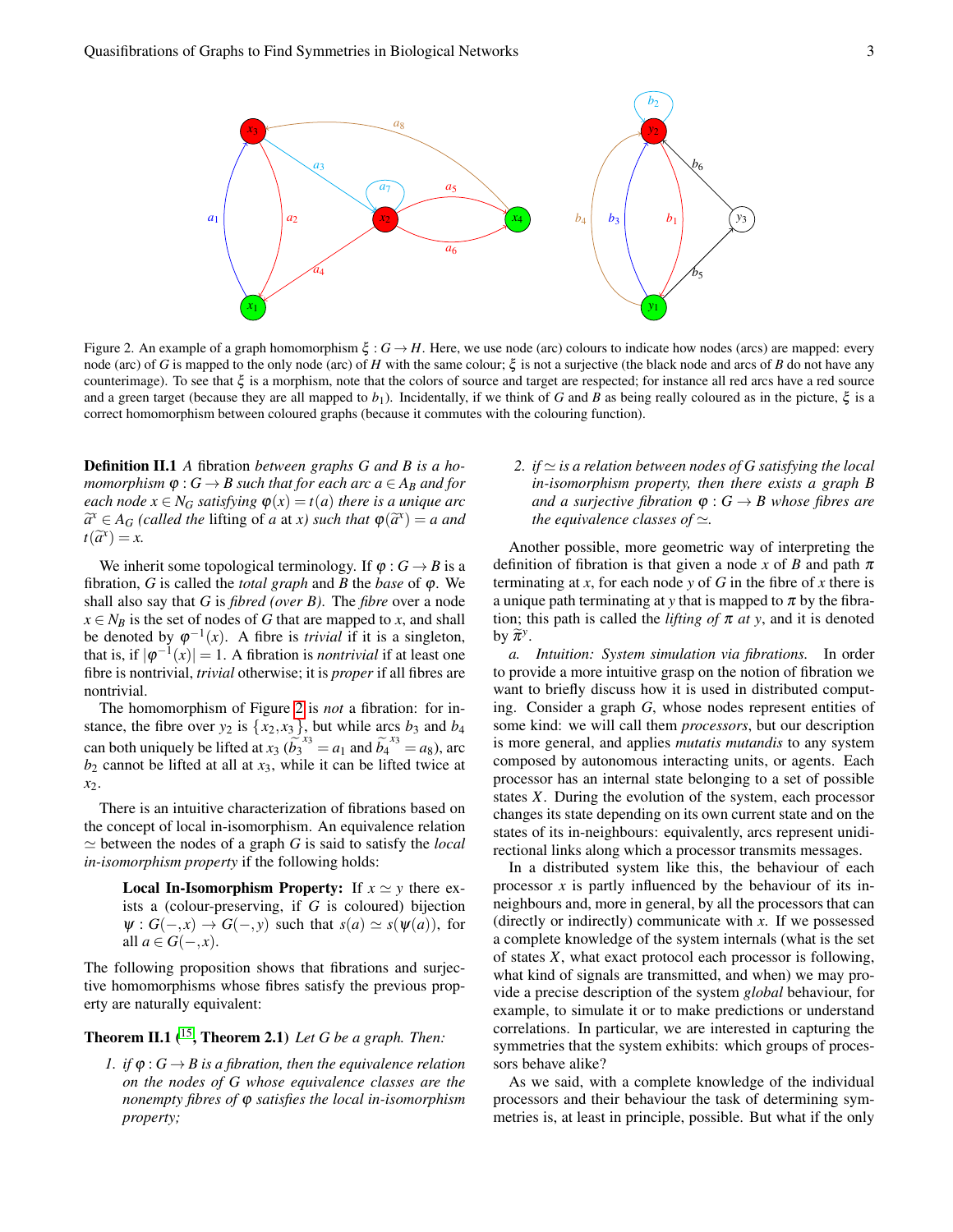

<span id="page-3-1"></span>Figure 3. An example of a distributed system: During the evolution of the system, each processor changes its state depending on its own current state and on the messages received from its in-neighbours along the arcs, representing unidirectional communication links.

knowledge we possess is the connection graph *G*? What are the symmetries that the graph exhibits, in absence of other information?

These questions are translated into one of the main prob-lems of distributed systems<sup>[16](#page-14-12)</sup>: establish which configurations of states can be reached when all processors start from the same state, change state at the same time and run the same algorithm—or, as usually stated, when the network is *anonymous* (or *uniform*) and synchronous. The main point to be noted here is that, under such constraints, *the existence of a fibration*  $\varphi$  :  $G \rightarrow B$  *forces all processors in the same fibre to remain always in the same state*.

More precisely, every behaviour of the processors of the "large" graph *G* can be simulated on the "smaller" graph<sup>[17](#page-14-13)</sup> *B*: the fibration describes how nodes and arcs of *G* are mapped to nodes and arcs of *B*. Nodes in the same fibre (that is, mapped to the same node of *B*) cannot distinguish from each other because of the local in-isomorphism property—a general homomorphism would not make the simulation possible, because it may map together nodes with different views of the system. In this sense, fibrations are related to how the system can be mapped to a smaller, but simulation-equivalent, core.

Let us look at Figure [4,](#page-4-1) where we represent how the network *G* can be fibred over a smaller network. Each of the cyan nodes  $x_i$  in  $G$  is equivalent to the unique cyan node  $x$  in *B*: they receive only one input (each) from the red-coloured node (called *z* in both networks). Each of the two pink nodes  $y_i$  in *G* is equivalent to the unique pink node *y* in *B*: they each receive six inputs from the cyan-coloured nodes. In *G* there are six such cyan-colored nodes, but they all behave alike (because they behave like the unique cyan node of *B*), so the fact that each  $y_i$  in  $G$  receives inputs from six different cyan nodes, while *y* in *B* receives six times the input from the same node is irrelevant (because the six cyan nodes in *G* behave all like the single cyan node of *B*). Similarly, *z* in *G* receives inputs from *y*<sup>1</sup> and *y*2, whereas *z* receives twice input from *y*. Finally, *w* in *G* receives inputs from *y*<sup>1</sup> only, and so its behaviour can be simulated by the unique green node *w* in *B*.

Otherwise said:  $\varphi$  is a local in-isomorphism. What locally each node *x* of *G* sees of its in-neighborhood in *G* is the same as what the node  $\varphi(x)$  sees of its in-neighborhood in *B*. The fibres of the fibration (i.e., the colours of the nodes in *G*) represent the kind of symmetry we are looking for.

#### <span id="page-3-0"></span>III. GROUPS, FIBRATIONS AND AUTOMORPHISMS

Fibrations are a way to identify symmetries in a graph, much like automorphisms. The reader familiar with automorphism may wonder in which sense fibrations are different from (or more useful than) automorphisms. We are going to discuss this issue here.

A standard way to describe group symmetries is by using *actions*: a *(left and faithful) action* of a group Γ over *G* is an injective function  $\alpha : \Gamma \to \text{Aut}(G)$  that is a group homomorphism.<sup>[18](#page-14-14)</sup> The action induces an equivalence relation both on the nodes and on the arcs of *G*, whose classes (the *orbits* of  $\alpha$ ) are denoted by  $\Gamma(x)$  or  $\Gamma(a)$ : two nodes *x*, *y* are in the same orbit if  $f^{19}$  $f^{19}$  $f^{19}$   $\alpha(g)(x) = y$  for some  $g \in \Gamma$ , and similarly for arcs. The so-called *quotient graph*  $G/\alpha$  whose nodes and arcs are the orbits of nodes and arcs under the action of  $\alpha$ .

If you look at Figure [4,](#page-4-1) there is a natural action  $\alpha$ :  $S_6 \rightarrow$  $Aut(G)$  where  $S_6$  is the symmetric group with six generators (i.e., the group of all permutations of the set  $\{1,2,3,4,5,6\}$ ): every permutation  $\pi \in S_6$  is associated with an automorphism that maps node  $x_i$  to node  $x_{\pi(i)}$ , and arc  $x_i \rightarrow y_j$  to  $x_{\pi(i)} \rightarrow y_j$ (for all  $j = 1,2$ ); all the other nodes and arcs are left unchanged by  $\alpha$ .

This observation is an example of a general and important relation between fibrations and automorphisms, that can be described in terms of group actions. The action of a specific element  $g \in \Gamma$  gives a bijection between  $G(-, x)$  and  $G(-, \alpha(g)(x))$  that fulfills the requirements of the local in-isomorphism property; thus, by Theorem [II.1,](#page-2-1)  $\alpha$  induces a fibration  $\varphi : G \to B_\alpha$ , where  $B_\alpha$  is a graph having as nodes the node-orbits of  $\alpha$  and as many arcs from  $\Gamma(x)$  to  $\Gamma(y)$  as the arcs coming into an(y) element of  $\Gamma(y)$  from elements of  $Γ(x)$ . We say that  $φ$  is *associated with*  $α$ . Note that  $φ$  is in general not unique, as it depends, for every *x* and *y*, on the element of  $\Gamma$  that is chosen to induce the local in-isomorphism between  $G(-,x)$  and  $G(-,y)$ .

But not all fibrations are associated with group actions, and this is the crucial observation here: looking again at Figure [4,](#page-4-1) no action can move node *w* (because automorphisms preserve indegree and outdegree, and *w* is the only node with outdegree zero), and as a consequence no action can exchange *y*<sup>1</sup> and *y*2. The fact that a *fibration* identifies the two nodes *y*<sup>1</sup> and *y*<sup>2</sup> shows that fibrations give a stronger (and more robust) definition of symmetry.

As an even more evident example, consider the graph *G* on the left of Figure [5:](#page-4-2) *G* is rigid (i.e., it has a trivial automorphism group), hence no group acts nontrivially on it. The reason behind this, intuitively, is the presence of the arc  $a_7$  that disrupts the graph symmetry. Nonetheless, the graph is fibred nontrivially as shown in the picture.

This fact corresponds to intuition: from the viewpoint of incoming signals there is no difference between  $x_2$  and  $x_3$ : they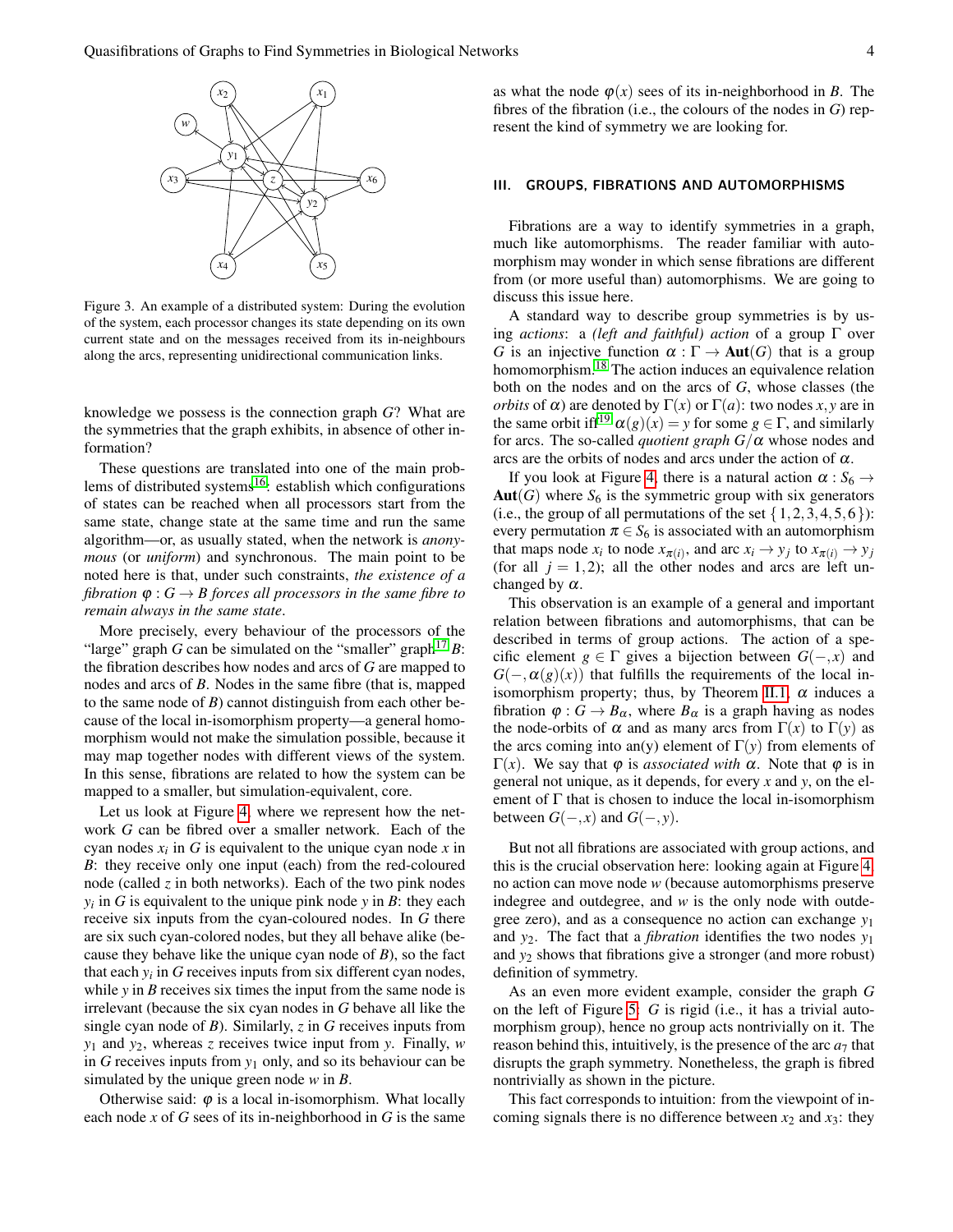

<span id="page-4-1"></span>Figure 4. A graph fibration  $\varphi$  between the graph *G* of Figure [3](#page-3-1) and another graph *B*. The node-component of  $\varphi$  is represented by the colours on the nodes; the arc-component is irrelevant (any map that makes it a graph homomorphism will do).



<span id="page-4-2"></span>Figure 5. A rigid graph *G*, and a non-trivial fibration  $\varphi : G \to B$  (as usual, node colors are used to suggest how node should be mapped, whereas the arc map is irrelevant as long as it respects the definition of graph homomorphism).

are bound to behave alike, because their view of the system is the same (in fact, the same as the view of  $y_3$  in *B*).

Even in the case of symmetric graphs (graphs that can be thought of as undirected) fibrations generalize automorphisms: for example, any *k*-regular graph (i.e., any symmetric graph whose nodes have exactly *k* incoming arcs paired with *k* reverse outgoing arcs) with *n* nodes can be fibred over a *k*-bouquet (a one-node graph with *k* loops): in fact, there are *k*! *<sup>n</sup>* different ways to do that (any in-neighborhood can be fibred using any bijection). Nonetheless, there exist rigid *k*regular graphs—if  $k \geq 3$ , almost all *k*-regular graphs are rigid! So fibrations do describe a *proper generalization* of automorphisms.

# <span id="page-4-0"></span>IV. UNIVERSAL FIBRATIONS AND MINIMAL FIBRATIONS

To proceed with our discussion, let us define in-trees. An *in-tree* is a graph with a selected node *r*, the root, and such that every other node has exactly one directed path to the root; if *t* is a node of an in-tree, we sometimes use  $t \rightarrow r$  for denoting the unique path from *t* to the root. If *T* is an in-tree, we write  $h(T)$  for its *height* (the length of the longest path). Finally, we write  $T \restriction k$  for the tree  $T$  truncated at height  $k$ , that is, we eliminate all nodes at distance greater than *k* from the root. Unless otherwise stated, morphisms between trees are required to preserve the root.

*a. Input tree or universal total graphs (a.k.a. views).* Now given a graph *G* and one of its nodes *x*, we define a possibly infinite in-tree  $\widetilde{G}^x$  called the *universal total graph of G at x* (or, simply, the "view of *x* in  $G$ ") as follows:

- the nodes of  $\widetilde{G}^x$  are the finite paths of *G* ending in *x*;
- there is an arc from the node  $\pi$  to the node  $\pi'$  iff  $\pi = a\pi'$ for some arc *a* (if *G* is coloured, then the arc gets the same colour as *a*).

The view is essentially an unrolling of all the paths of *G* ending at *x*. Figure [6](#page-5-1) shows the views of all the nodes of the graph *G* in Figure [5](#page-4-2) (left).

*b. Nodes with the same view.* We shall be interested in identifying the nodes of a graph *G* sharing isomorphic views. At this point, the reader may wonder whether and how this equivalence relation between nodes can be made effective.

Let us start by providing a more humble equivalence relations  $\approx_k$  on the nodes, defined by letting *x*  $\approx_k$  *y* iff  $\tilde{G}^x \restriction k \cong$  $\widetilde{G}^y \restriction k$ , that is, isomorphic only up to a level *k* in the input tree.

<span id="page-4-3"></span>**Theorem IV.1** (See<sup>[20](#page-14-16)</sup>) *If G has n nodes, for all nodes x,y,*  $\widetilde{G}^x \cong \widetilde{G}^y$  *iff*  $\widetilde{G}^x \restriction (n-1) \cong \widetilde{G}^y \restriction (n-1)$ *, that is, iff there is an isomorphism between the first n*−1 *levels of the two trees.*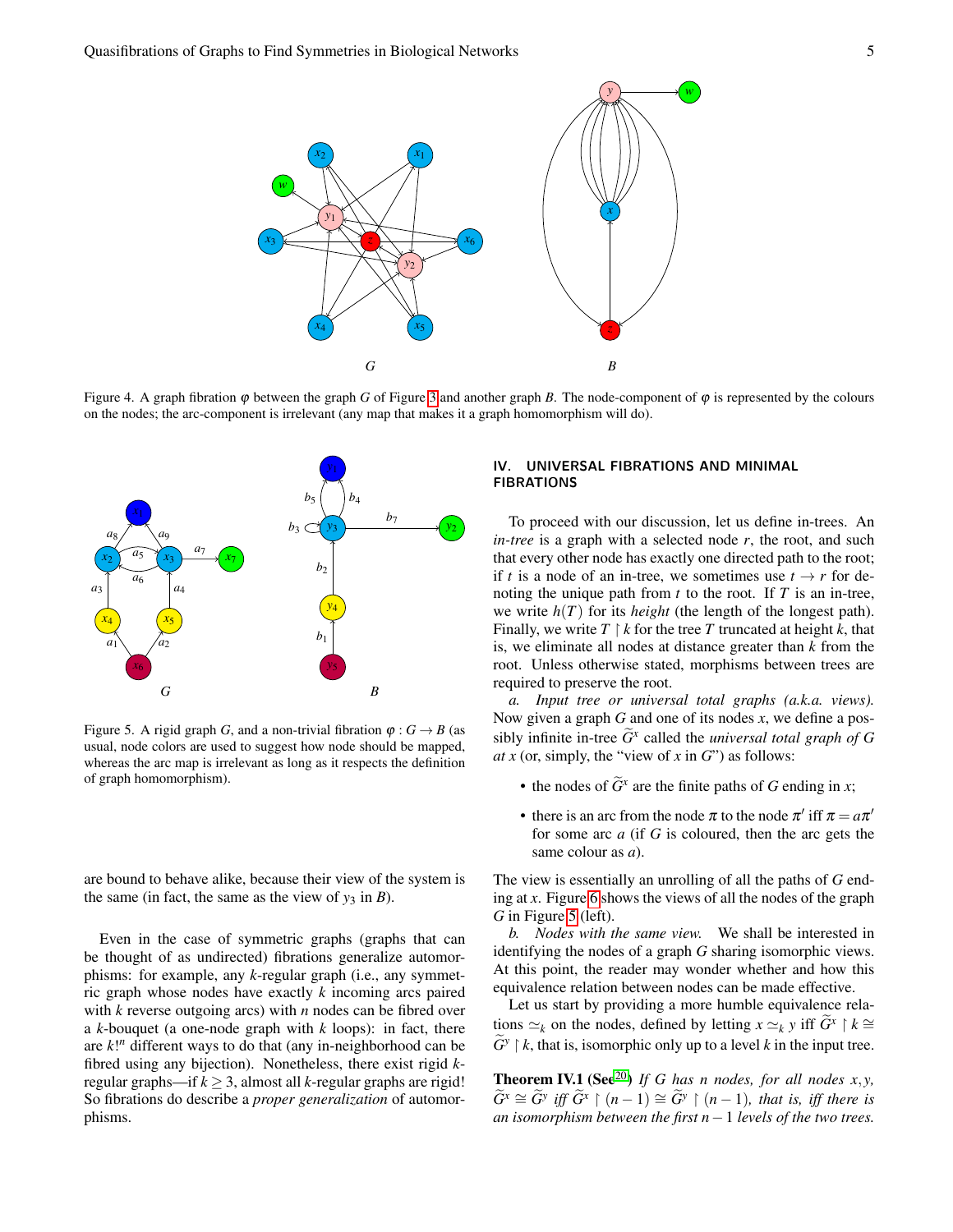

<span id="page-5-1"></span>Figure 6. The views of all nodes of the graph *G* in Figure [5](#page-4-2) (left), grouped when they are isomorphic. Note that almost all of them are infinite in-trees (except for three nodes, that have only finitely many incoming paths).

*c. Minimum base and minimal fibrations.* It is worth noticing that every fibration of a graph "smashes together" some nodes that possess the same universal total graph. Formally stated, if  $\varphi$  :  $G \rightarrow B$  is a fibration, and  $\varphi(x) = \varphi(y)$ , then  $\widetilde{G}^x \cong \widetilde{G}^y.$ 

It is natural to ask whether it is possible to take this process to extremes and identify any two nodes having the same universal total graph. Not only this is possible, but what we obtain is the unique (up to isomorphism) smallest base over which *G* can be fibred. The fibration itself is also uniquely defined (up to composition with an isomorphism) on the nodes, whereas not necessarily so on the arcs  $(1^{\overline{5}}$ , Theorem 30). Formally, we can summarize the key properties we need that were obtained in $15$  as follows:

Theorem IV.2 *A graph G is* fibration prime *iff every surjective fibration*  $G \rightarrow H$  *is an isomorphism. For every graph*  $G$ , *there exists a graph*  $\hat{G}$  *(called the minimum base of G) such that:*

- *• G is fibration prime;* ˆ
- *there is a surjective fibration*  $\mu : G \to \hat{G}$ ;
- *• if G can be surjectively fibred over a fibration prime graph B, then B*  $\cong$  *G; moreover if*  $\iota$  : *B*  $\rightarrow$  *G is an isomorphism, then for all*  $x \in N_G$ ,  $\mu(x) = \iota(\varphi(x))$ .

There is a set-partition algorithm that computes the minimum base *G* of *G* and a minimal fibration  $\mu$  :  $G \rightarrow G$ . It partitions the graph into classes of nodes having the same universal total graph. To do so, it works in  $|N_G| - 1$  rounds: the partition associated to round *k* is the one induced by the equivalence relation  $\simeq_k$  (i.e., two nodes are in the same class iff they share the first *k* levels of their universal total graphs). By Theorem [IV.1,](#page-4-3) after the last round two nodes are in the same class iff they have the same universal total graphs.

At round 0, all nodes are in the same class, because  $\simeq_0$  is the total relation. To build  $\simeq_{k+1}$ , just note that  $x \simeq_{k+1} y$  iff  $x \simeq_k y$  and there is a bijection  $\psi : G(-, x) \to G(-, y)$  such that  $s(a) \simeq_k s(b)$  and  $t(a) \simeq_k t(b)$ .

If we think of classes as a node colours, the overall process defines a sequence of node colourings. In the colouring at round 0, all nodes have the same colour; at round  $k + 1$ , we assign the same colour to two nodes *x* and *y* iff the colours of in-neighbours of *x* and *y* at the *k*-th round were the same, and with the same multiplicity (i.e., for every colour  $c$ ,  $x$  has as many in-neighbours of colour *c* at round *k* as *y*).

In fact, the graph *B* in Figure [5](#page-4-2) is the minimum base  $\hat{G}$  of *G*, and it is built conceptually by identifying the nodes of *G* that have isomorphics views (see Figure [6\)](#page-5-1).

From now on, we use  $\approx_G$  to denote the equivalence relation between nodes induced (according to Theorem [II.1\)](#page-2-1) by (any) minimal fibration  $G \rightarrow \hat{G}$ . In other words, we write *x* ≈ *G y* to mean that  $\widetilde{G}^x \cong \widetilde{G}^y$  or that, equivalently, *x* and *y* are mapped to the same node of the minimum base. The equivalence relation  $\approx_G$  is the coarsest equivalence relation among the nodes of *G* satisfying the local in-isomorphism property. The problem of finding  $\approx_G$  is known in the literature as the color refinement (or *naive vertex classification*) problem<sup>[21](#page-14-17)</sup>, and is much studied because it is a fundamental block in every efficient graph isomorphism procedure. Most efficient techniques to compute  $\approx_G$  are generalizations of Hopcroft's finite-state automata minimization algorithm<sup>[22](#page-14-18)</sup>; in particular, the first  $O(|A|\log|N|)$  algorithm to compute  $\approx_G$  is due to Car-don and Crochemore<sup>[23](#page-14-19)</sup> (later simplified in<sup>[24](#page-14-20)</sup> and applied to information-processing networks in<sup>[25](#page-14-21)</sup>), and for this reason we shall often refer to  $\approx_G$  as the Cardon-Crochemore equivalence of *G*.

#### <span id="page-5-0"></span>UNVEILING AND RECONSTRUCTING SYMMETRIES

# A. Overall Plan

We are now ready to present and discuss the objective of the paper: we have a known graph *G* that is a noisy version of an unknown graph *H*; *G* and *H* have the same nodes, but *G* may contain some (a few) extra arcs, and may lack some (a few) of the original arcs. In principle, we would like to recover *H*, although the process will unavoidably be approximated.

The starting assumption of the whole reconstruction is that the unknown graph  $H$  is rich of symmetries, in the sense that  $\approx$ *H* is nontrivial and has some large equivalence classes. Unfortunately, *G* is not as symmetrical, and  $\approx_G$  is in general much less representative of the hidden symmetries in the network. We will therefore proceed as follows:

Step (1). [Algorithm [3\]](#page-9-0) We will first find an equivalence relation ∼ on the nodes of *G* that is as close as possible to  $\approx_H$ ; normally, *H* is unknown, and so is  $\approx_H$ . Our baseline will be  $\approx_G$ , that is, the fibration symmetry that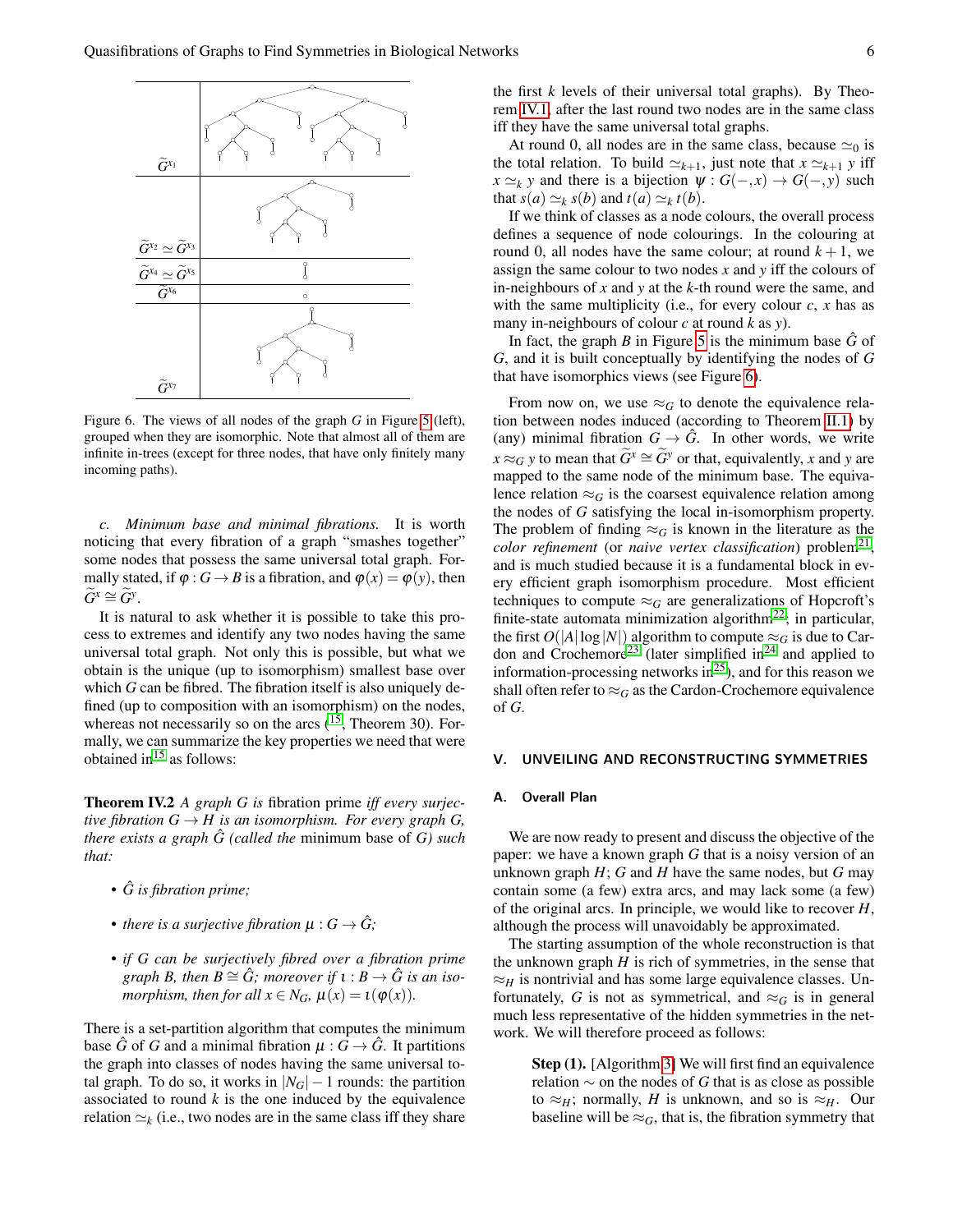remains in *G* despite of the noise, but our approach will try to do a better job and reconstruct more symmetries that those that are left in *G*.

**Step (2).** [Algorithm [2\]](#page-8-0) Based on  $\sim$ , we shall find a base graph *B* and a homomorphism  $\xi : G \to B$  whose fibres are exactly the equivalence classes of ∼. The homomorphism  $\xi$  will be surjective, but not a fibration because of the presence of noise. Nonetheless it will be "close to" a fibration, in a technical sense that we will make more precise below. We will call  $\xi$  a quasifibration.

Step (3). [Algorithm [1\]](#page-7-0) Now we will turn the quasifibration  $\xi : G \to B$  into an actual fibration  $\xi' : G' \to B$ , where  $G'$  is a minimally modified version of  $G$  that allows to transform ξ into a fibration.

**Step (4).** We compute the minimum base of  $G'$  and a minimal fibration  $\mu: G' \to \hat{G}'$ ; the equivalence relation  $\approx_{G'}$  will provide the final fibration symmetry we are looking for. It is a coarsening of  $\approx_G t = \sim$ .

The final result will be the reconstructed "symmetrical" version  $G'$  of  $G$  (that aims at being  $H$ ) along with a fibration  $\xi'$ :  $G' \rightarrow B$  that explains the symmetries.

The three steps above will be totally orthogonal: in particular, as we will see, steps  $(2)$ ,  $(3)$  and  $(4)$  above will be performed in a provably optimal way. However, determining ∼ in an optimal way (that is, deriving  $\approx_H$  from *G*) is not generally possible, and depends largely from how much noise was introduced and where. As a consequence, we will approach step (1) based on some heuristics in Algorithm 3 that we will discuss at the right time. Since the first three steps above are independent of one another, we can describe them in any order. It will actually be easier to discuss them in reverse order, starting from the last and moving to the first.

#### B. Step (4): Building the final fibration symmetry

The role of step (4) may be unclear to the reader: the point is that, once we have de-noised  $G$  obtaining  $G'$ , we want to build its *full* fibration symmetry, constructing a minimal fibration. Of course, the equivalence relation ∼ on the nodes of *G* found in step (1) satisfies the local in-isomorphism property on  $G'$  (steps  $(2)$  and  $(3)$  serve precisely the purpose of adjusting  $G'$  so that  $∼$  becomes a local in-isomorphism), but it is not the coarsest one. That is why we finally compute the coarsest local in-isomorphism on the nodes  $G'$ : of course,  $\approx_{G'}$  will be a coarsening of  $\sim$ .

#### C. Step (3): Quasifibrations and the GraphRepair algorithm

Before discussing step (3), let us provide as promised a relaxed version of the definition of fibration. Recall that a fibration requires that every arc of the base can be lifted to exactly one incoming arc at every node of the fibre of its target. We



<span id="page-6-0"></span>Figure 7. An example of a quasifibration  $\xi : G \to B$ . Node colour and arc shape and colour are used to suggest how nodes and arcs are mapped. It is easy to check that this is a graph homomorphism.

can easily derive a measure of how close (or far) a given graph homomorphism is from being a fibration.

For a given graph homomorphism  $\xi : G \to B$ , consider an arc  $a \in A_B$  and a node  $y \in N_G$  such that  $\xi(y) = t(a)$ : we may wonder if there are arcs of *G*, with target *y*, that are image of *a*; in the light of Definition [II.1,](#page-1-2) these are all potential "liftings of *a* at *y*". If  $\xi$  is a fibration, there must be exactly one lifting (because the definition of fibration entails existence and uniqueness). Every time this set of arcs is empty (i.e., existence fails) or contains more than one element (i.e., uniqueness fails), we have a witness of the fact that  $\xi$  is not a fibration. Formally:

**Definition V.1** *Given a graph homomorphism*  $\xi$  :  $G \rightarrow B$ *, for every arc a*  $\in$  *A<sub>B</sub> and every node y*  $\in$  *N<sub>G</sub> such that*  $\xi$  (*y*) = *t*(*a*)*, let us define the* local delta function *as the number of liftings minus 1:*

$$
\delta_{\xi}(a, y) = |\{a' \in A_G \mid \xi(a') = a \text{ and } t(a') = y\}| - 1.
$$

*We let*

$$
\Delta_{\xi}^{+} = \sum_{a,y} \max(\delta_{\xi}(a,y), 0) \quad \text{the excess of } \xi
$$
\n
$$
\Delta_{\xi}^{-} = \sum_{a,y} \max(-\delta_{\xi}(a, h), 0) \quad \text{the deficiency of } \xi
$$
\n
$$
\Delta_{\xi} = \sum_{a,y} |\delta_{\xi}(a, y)| =
$$
\n
$$
= \Delta_{\xi}^{+} + \Delta_{\xi}^{-} \quad \text{the total error of } \xi,
$$

*where all summations range over all possible pairs*  $a \in A_B$  *and*  $y \in \xi^{-1}(t_B(a))$ *. We say that*  $\xi$  *is a*  $(\Delta_{\xi}^{-})$  $_{\xi}^{-}, \Delta_{\xi}^{+}$ ξ )-quasifibration *or just a* ∆<sup>ξ</sup> *-quasifibration.*

If  $\xi$  is a fibration, the function  $\delta_{\xi}$  is constantly zero (because every arc can be lifted in a unique way). For a homomorphism that fails to be a fibration,  $\delta_{\xi}(a, y) = -1$  when *a* cannot be lifted at *x*;  $\delta_{\xi}(a, y) > 1$  when *a* can be lifted in more than one way at *y*.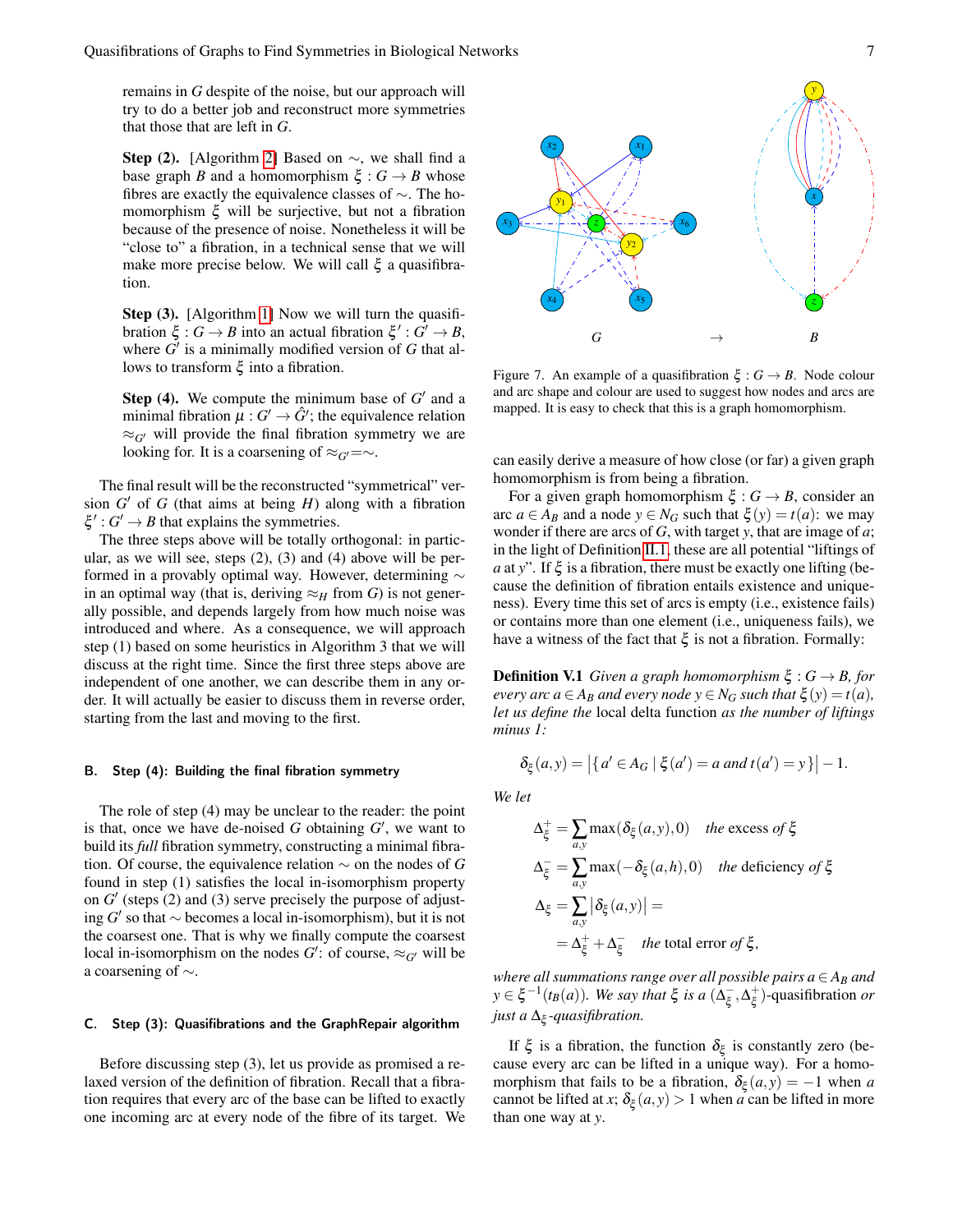

<span id="page-7-2"></span>Figure 8. The original graph *G* (total graph of the quasifibration  $\xi$ :  $G \to B$ ) of Figure [7](#page-6-0) and the adjusted version  $G'$  obtained after the application of Algorithm [1;](#page-7-0) the fibration  $\xi'$ :  $G' \to B$  is the one suggested by node and arc colouring, as usual. The blue arc  $x_1 \to y_1$  and the snake blue arc  $z \to x_1$  were removed. A new blue arc  $x_2 \to y_2$  and a new cyan dashed arc  $x_5 \to y_1$  were added.

We look at a quasifibration  $\xi : G \to B$  as a "fibration with errors", where the errors are due to the presence of noise in the arcs of the total graph *G*. In this sense, we may want to reconstruct the correct (de-noised) total graph and make  $\xi$  into a fibration.

In order to do this, let us say that two graphs  $G_1$  and  $G_2$  are *compatible* iff they have the same nodes (i.e.,  $N_{G_1} = N_{G_2}$ ) and common arcs have the same sources and targets (i.e., if  $a \in$ *A*<sub>*G*1</sub></sub>  $\cap$  *A*<sub>*G*<sub>2</sub></sub> then *s*<sub>*G*<sub>1</sub></sub>(*a*) = *s*<sub>*G*<sub>2</sub></sub>(*a*) and *t*<sub>*G*<sub>1</sub></sub>(*a*) = *t<sub>G<sub>2</sub></sub>*(*a*)). Given two compatible graphs, we write  $G_1 \Delta G_2$  for the cardinality of the symmetric difference<sup>[26](#page-15-0)</sup>  $(A_{G_1} \setminus A_{G_2}) \cup (A_{G_2} \setminus A_{G_1})$ .

Algorithm 1: GRAPHREPAIR: This algorithm reconstructs a graph  $G'$  and a fibration  $\xi'$  from a quasifibration  $\xi$  :  $G \rightarrow B$  with the properties described in Theorem [V.1.](#page-7-1)

```
Input : a quasifibration \xi : G \rightarrow BOutput: a fibration \xi' : G' \to B1 \ G' \leftarrow G;2 \xi' \leftarrow \xi;
3 for a \in A_B do
 4 \int for y \in \xi^{-1}(t_B(a)) do
 U_{a,y} \leftarrow \{a' \in A_G \mid \xi(a') = a \text{ and } t(a') = y\};6 if |U_{a,y}| \ge 1 then
 7 \mid remove from A_G all elements of U_{a,y}except one;
 8 else
 9 \parallel \parallel add a new arc a' to G' with target y and
                   source chosen in \xi^{-1}(s_B(a));
10 | | | ξ
                   \prime(a') \leftarrow a;11 \mid \cdot \cdot \cdot end
12 end
13 end
14 return \xi' : G' \to B
```
<span id="page-7-1"></span><span id="page-7-0"></span>Theorem V.1 *Algorithm [1,](#page-7-0) given a surjective quasifibration*  $\xi: G \to B$ , reconstructs a surjective fibration  $\xi': G' \to B$  such *that*

- *1. G* and *G'* are compatible, and  $G\Delta G' = \Delta_{\xi}$ ;
- *2.* ξ 0 *coincides with* ξ *on all nodes and on common arcs;*

3. *for any other graph*  $G''$  *and fibration*  $\xi''$  :  $G'' \rightarrow B$  with *the same two properties, the difference G*∆*G* <sup>00</sup> *is at least* ∆ξ *.*

Proof. Algorithm 1 precisely determines for every arc *a* of the base graph and every  $x$  in the counterimage of its target, if the existence and uniqueness required by the definition of fibration (Definition [II.1\)](#page-1-2) are satisfied. If uniqueness does not hold, excess arcs are removed; if existence does not hold, a new arc is added. Since the arcs removed or added are exactly  $\Delta_{\xi}$ , items (1) and (2) are clearly true. Assume that we have some  $G''$  satisfying item (3) but with a smaller difference. This can only mean that  $G''$  either has one less arc of those that we added, or one more arc of those that we deleted. In both cases,  $\xi''$  would not be a fibration.

The above theorem tells us that Algorithm [1](#page-7-0) adjusts a graph so to turn a quasifibration into a fibration, with a minimal number of changes. Note that while it is impossible to do this with less changes, the construction of the new graph is somehow arbitrary, because we can choose arbitrarily which excess arcs to remove and to which exact source to connect the new arcs that were added to correct deficiencies (the two branches of the if in Algorithm [1\)](#page-7-0).

Let us describe how this procedure is applied to the graph *G* of Figure [7:](#page-6-0)

- Node  $y \in N_B$  has six in-coming arcs (blue, red, cyan, dashed blue, dashed red, dashed cyan), all having *x* as source. So, the in-neighborhood of  $y_1$  in *G* should contain exactly one instance of these six arcs of the base, each coming from a blue node. We observe the following exceptions: there are two blue arcs (from  $x_3$  and from  $x_1$ ) instead of one, and no dashed cyan. Similarly, looking at the in-neighborhood of *y*2, we find that the blue arc is missing.
- Node  $x \in N_B$  has only one in-coming arc (the snake blue arc) coming from *z*. Looking at the *xi*'s in *G*, we note that  $x_1$  has two incoming snake blue arc.

No other exception is present. So  $\xi$  has a total excess of 2 and a total deficiency of 2; the total error  $\Delta_{\xi}$  is 4. If we apply Algorithm [1](#page-7-0) to  $G$  we might obtain the graph  $G'$  shown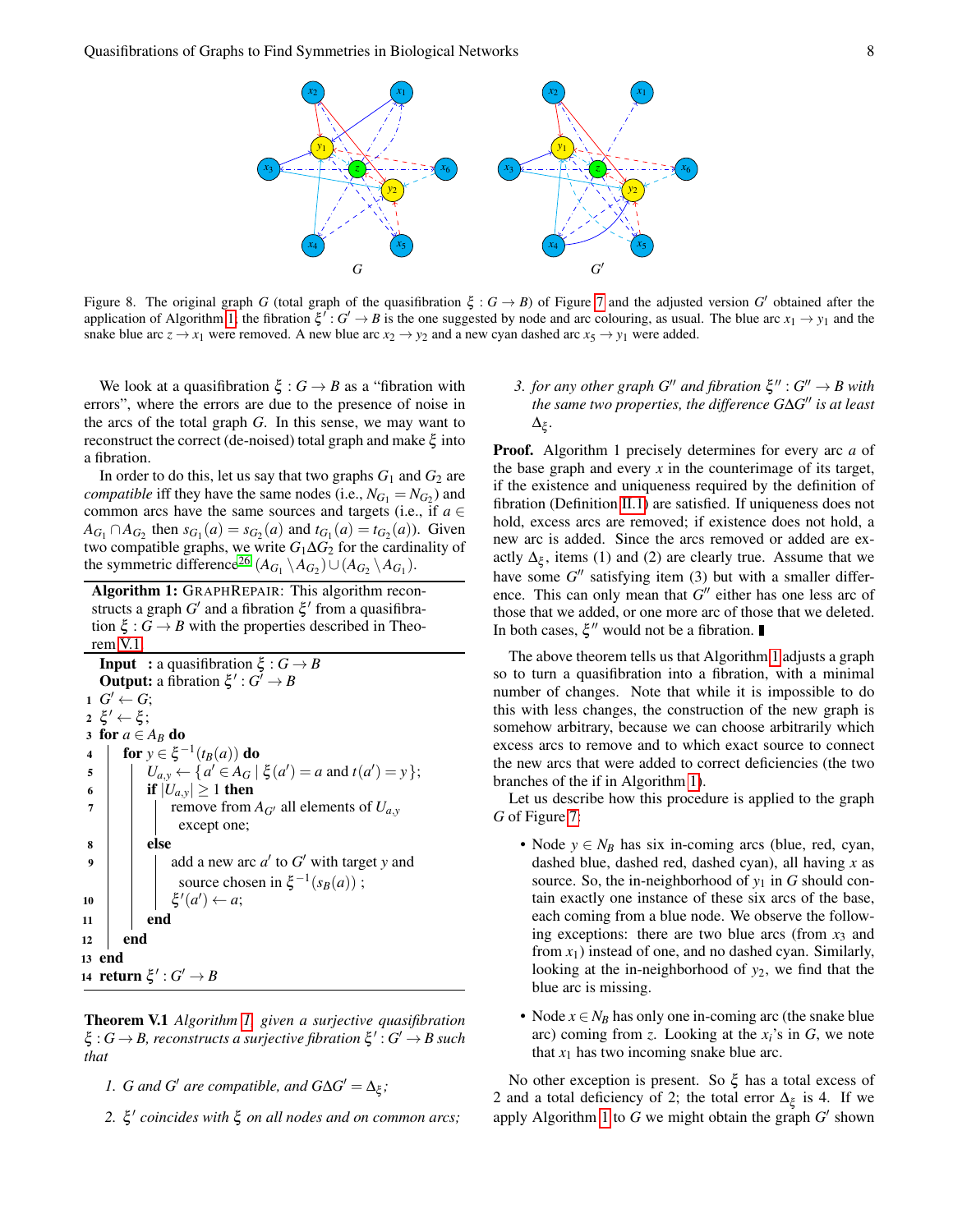in Figure [8.](#page-7-2) Note that this is *not* the only graph we can obtain, because of the non-determinism of the algorithm: for instance, we might as well have removed the blue arc  $x_3 \rightarrow y_1$  (instead of  $x_1 \rightarrow y_1$ ); similarly, the source of the new blue arc  $x_4 \rightarrow y_2$ might have been chosen differently (for instance, we might have chosen it to be  $x_1 \rightarrow y_2$ ). The same for the new cyan dashed arc  $x_5 \rightarrow y_1$ .

The reader may be unsatisfied with this result: (s)he might have expected to obtain the much more symmetric graph of Figure [4](#page-4-1) (left). Recall, however, that we are not looking for an automorphism symmetry, but rather for a(ny) fibration symmetry.

# D. Step (2): The BuildQF algorithm

Step (2) of our plan requires building a quasifibration from an equivalence relation on the nodes. More precisely, given an equivalence relation ∼ on the nodes of a graph *G*, we want to determine a base graph *B* and an surjective homomorphism  $\xi$ :  $G \rightarrow B$  whose fibres are exactly the equivalence classes of ∼, and having the smallest total error (i.e., ξ must be as close as possible to a fibration). This is what Algorithm [2](#page-8-0) does, as ensured by Theorem [V.2.](#page-8-1)

Algorithm 2: BUILDQF: This algorithm builds a quasifibration  $\xi$  :  $G \rightarrow B$  with the properties described in Theorem [V.2.](#page-8-1)

**Input** : a graph *G* with an equivalence relation  $\sim$  on  $N_G$ 

**Output:** a quasifibration  $\xi$ :  $G \rightarrow B$ 1 *N<sub>B</sub>* ← *N<sub>G</sub>*/  $\sim$  (the equivalence classes of  $\sim$ ); <sup>2</sup> ξ (*x*) ← [*x*]<sup>∼</sup> (the equivalence class containing *x*); 3 for *every pair of classes*  $X, Y \in N_B$  do 4 | let  $Y = \{y_1, \ldots, y_k\};$  $\mathbf{5}$  | for  $i = 1, \ldots, k$  do 6  $v_i \leftarrow$ number of arcs  $a \in G(-, y_i)$  such that  $s_G(a) \in X$ ; 7 end  $\mathbf{s}$  **if** all  $v_i$  are 0 then <sup>9</sup> continue; <sup>10</sup> end 11 | let *z* be (any) positive median of  $\langle v_1, \ldots, v_k \rangle$ ; 12 add to the graph *B* new arcs  $b_0, \ldots, b_{z-1}$  with source *X* and target *Y*; 13 **for**  $i = 1, ..., k$  **do** 14  $c \leftarrow 0$ ; 15 **for**  $a \in G(-, y_i)$  *such that*  $s(a) \in X$  **do** 16  $\vert \vert \vert \xi(a) \leftarrow b_{c \bmod z};$ 17  $c \leftarrow c+1;$ 18 **end** <sup>19</sup> end <sup>20</sup> end 21 **return**  $\xi$  :  $G \rightarrow B$ 

<span id="page-8-1"></span><span id="page-8-0"></span>Theorem V.2 *Algorithm [2,](#page-8-0) given a graph G and an equivalence relation* ∼ *on its nodes, builds an surjective quasifibra-* *tion*  $\xi$  :  $G \rightarrow B$  *such that:* 

- *fl*. *the equivalence classes of*  $\sim$  *are the fibres of*  $ξ$ *;*
- 2. *if*  $\xi'$ :  $G \rightarrow B'$  is a surjective quasifibration whose fibres *are the equivalence classes of* ∼*, then the total error of* ξ 0 *is at least as large as that of* ξ *.*

Proof. Let us consider a generic surjective homomorphism  $\xi: G \to B$  satisfying the first property of the statement. We can identify the nodes of *B* with the equivalence classes of ∼ (because  $\xi$  is surjective and its fibres are required to be the equivalence classes of ∼). Let us write *T* ∈∼ to mean that *T* is an equivalence class, and [*x*] for the equivalence class of node  $x \in N_G$ .

With some abuse of notation, let  $\tilde{a}^y$  denote the set of  $\xi$ -<br>unterimages of  $g \in A$ -s with target  $y \in N_G$  (this set is a sin counterimages of  $a \in A_B$  with target  $y \in N_G$  (this set is a singleton if  $\xi$  is a fibration, but it can have arbitrary cardinality otherwise). We can write the total error as

$$
\Delta_\xi = \sum_{\substack{X,Y \in \sim \\ Y = \{y_1,\ldots,y_k\}}} \sum_{i=1}^k \sum_{a \in B(X,Y)} ||\widetilde{a}^{y_i}|-1|.
$$

Now, consider the contribution of two specific *X*, *Y* ∈∼ in the summation; let  $Y = \{y_1, \ldots, y_k\}$  and  $v_i$  be the cardinality of  $|G(X, y_i)| = v_i$ . The function  $\xi$  determines a matrix M of natural numbers, with *k* rows and  $h = |B(X, Y)|$  columns, where *m*<sub>*i*</sub> *i* s the number of arcs in *G*(*X*, *y*<sub>*i*</sub>) that are mapped by ξ to a specific arc of  $B(X, Y)$ . The sum of the *i*-th row must equal  $v_i$ . We want to choose *h* and the matrix *M* so that  $\sum_{i,j} |m_{ij} - 1|$  is minimized. The problem of finding this matrix can be seen as an integer optimization problem with variables  $m_{ij}$  (the number of columns *h* is also part of the optimization) where the objective is

minimize 
$$
\sum_{i=1}^{k} \sum_{j=1}^{h} |m_{ij} - 1|
$$

with linear constraints:

$$
\begin{cases}\n\sum_{j} m_{ij} = v_i & \text{ i=1,...,k} \\
1 \leq h & \text{ h}, m_{ij} \in \mathbb{N}.\n\end{cases}
$$

Since there is no interdependence between the rows, we can rewrite the system as follows: let  $z_i$  be the number of null entries on the *i*-th row; the remaining  $h-z_i$  entries are  $\geq 1$  and their sum is required to be  $v_i$ . So, for every row  $i = 1, ..., k$ 

$$
\sum_{j=1}^{h} |m_{ij} - 1| = z_i + v_i - (h - z_i) = v_i - h + 2z_i.
$$

We can thus equivalently state the optimization problem as follows<sup>[27](#page-15-1)</sup>

$$
\text{minimize } 2\left(\sum_{i=1}^{k} z_i\right) - hk
$$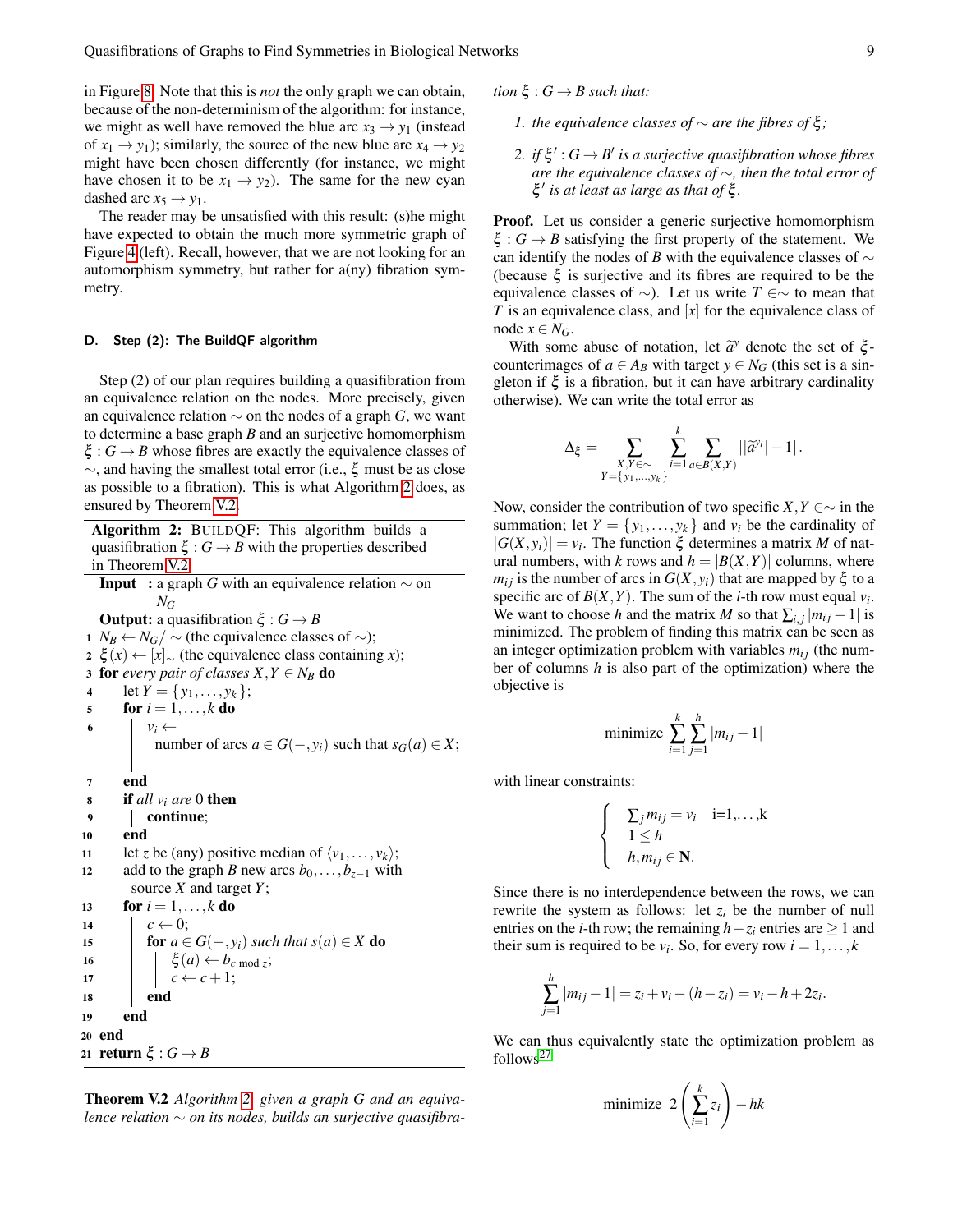with linear constraints:

$$
\begin{cases}\n h - v_i \leq z_i & \text{ i=1,...,k} \\
 1 \leq h \\
 z_i, h \in \mathbf{N},\n\end{cases}
$$

because no row can contain more than  $v_i$  non-null entries ( $h$  –  $z_i \le v_i$ ). This is now an ILP problem with  $k+1$  variables  $(z_1, \ldots, z_k, h).$ 

Let us assume without loss of generality that  $v_1 \le v_2 \le \cdots \le$  $v_k$ , and consider an optimal solution  $(z_1^*,...,z_k^*,h^*)$ . Let *i*<sup>\*</sup> be the largest index for which  $h^* \ge v_{i^*}$ .

Define a new solution  $(\bar{z}_1, \ldots, \bar{z}_k, h^*)$  by letting

$$
\bar{z}_i = \max(h^* - v_i, 0).
$$

It is easy to see that this is also an admissible solution, and its cost is

$$
2\sum_{i=1}^{k} \max(h^* - v_i, 0) - h^*k = 2\sum_{i=1}^{i^*} (h^* - v_i) - h^*k
$$
  

$$
\leq 2\sum_{i=1}^{i^*} z_i^* - h^*k \leq 2\sum_{i=1}^{k} z_i^* - h^*k;
$$

since  $(z_1^*,...,z_k^*,h^*)$  is optimal, so is  $(\bar{z}_1,...,\bar{z}_k,h^*)$ . The problem is then just to find  $h^*$  minimizing

$$
f(h) = 2\sum_{i=1}^{k} \max(h - v_i, 0) - hk.
$$

If  $h < v_1$ , any increase in *h* reduces  $f(h)$ . If  $v_\ell \leq h \leq h + d \leq$  $v_{\ell+1}$ , then

$$
f(h+d) - f(h) =
$$
  
=  $2 \sum_{i=1}^{k} \max(h+d-v_i, 0) - (h+d)k - 2 \sum_{i=1}^{k} \max(h-v_i, 0) - hk =$   
=  $2 \sum_{i=1}^{\ell} (h+d-v_i) - (h+d)k - 2 \sum_{i=1}^{\ell} (h-v_i) + hk = d(2\ell - k),$ 

which is negative when  $k < l/2$ , and positive when  $k > l/2$ . Hence  $h^*$  should be chosen as the median of  $v_1, \ldots, v_k$ .

These considerations explain why the choice made by Algorithm [2](#page-8-0) is optimal. Note that we need to guarantee that the median be  $\geq 1$  otherwise the condition on row sums (for positive  $v_i$ ) could not be satisfied. As for the actual assignment of the arcs of  $G(-, y_i)$  to the arcs of  $B(X, Y)$  (the inner cycle in the Algorithm), it is irrelevant for the optimality.

Fig. [9](#page-10-0) shows an example of Application of Algorithm [2:](#page-8-0)

• (Left) The graph *G* (left) is "almost" symmetrical: adding the three missing arcs (dotted in the picture) and removing the blue arc would produce the local inisomorphism with the two classes represented by the colours.

- (Right top) The table contains how many arcs come in every node of a specific class (row) coming from nodes of another class (column): for instance the cyan/yellow entry means that three yellow nodes have 3 incoming arcs from cyan nodes, one (*y*5) has two and another one (*y*1) has one.
- (Right bottom) The resulting graph *B*: it has one node for each class (*x* for the cyan class, *y* for the yellow class), and the number of arcs from class *X* to class *Y* is the median of the sequence in the table above. The map  $\xi$ :  $G \rightarrow B$  built by the algorithm is a quasifibration with excess 1 and deficiency 4 (the map on the arcs is not shown, for the sake of simplicity).

If we try blindly to apply Algorithm [1](#page-7-0) to make it into a fibration, we do not obtain exactly what we may expect (that is, the deletion of the blue arc and the addition of the missing dotted arcs). What happens will depend on the non-deterministic choices that the algorithm performs: Figure [10](#page-10-1) shows one of the possible results obtained. We intentionally started with a graph whose symmetries were also explainable by automorphisms: the algorithms do not reconstruct the original graph (and in fact the final result is rigid), but it fully reconstructs its fibration symmetries.

Algorithm 3: BUILDEQUIV: This algorithm builds an equivalence relation on the nodes of *G*, trying to reconstruct its fibration symmteries.

Input : a graph *G* **Parameter:** three positive integers  $t$ ,  $m_1$ ,  $m_2$  (with  $m_1 \leq m_2$ Output : an equivalence relation ∼ on *N<sup>G</sup>* 1 for *every node*  $x \in N_B$  do  $2 \mid T_x \leftarrow \widetilde{G}^x \restriction t;$ 3 end 4 **for** *every pair of nodes*  $x, y \in N_G$  **do**  $M_{xy} \leftarrow$  tree edit-distance between  $T_x$  and  $T_y$ ; /\* Try unordered; then ordered, if time-out expires  $*$ / 6 end 7 normalize *M* so that its  $L_1$ -norm is 1; 8 let  $z_t$  be the number of non-isomorphic views of height *t*; 9 for  $c = m_1, ..., min(m_2, z_t)$  do 10 perform agglomerative clustering of  $N_G$  with  $c$ clusters using distance matrix *M*; <sup>11</sup> let ∼*<sup>c</sup>* be the resulting equivalence relation; 12  $\parallel$  let *s<sub>c</sub>* be its silhouette index; <sup>13</sup> end

<span id="page-9-0"></span><sup>14</sup> return ∼*<sup>c</sup> with maximum s<sup>c</sup> value*

#### <span id="page-9-1"></span>E. Step (1): The BuildEquiv algorithm

Step (1) of our plan requires to obtain an equivalence relation on the nodes of *G* that is as close as possible to the original symmetries in the graph without noise (that is,  $\approx_H$ ).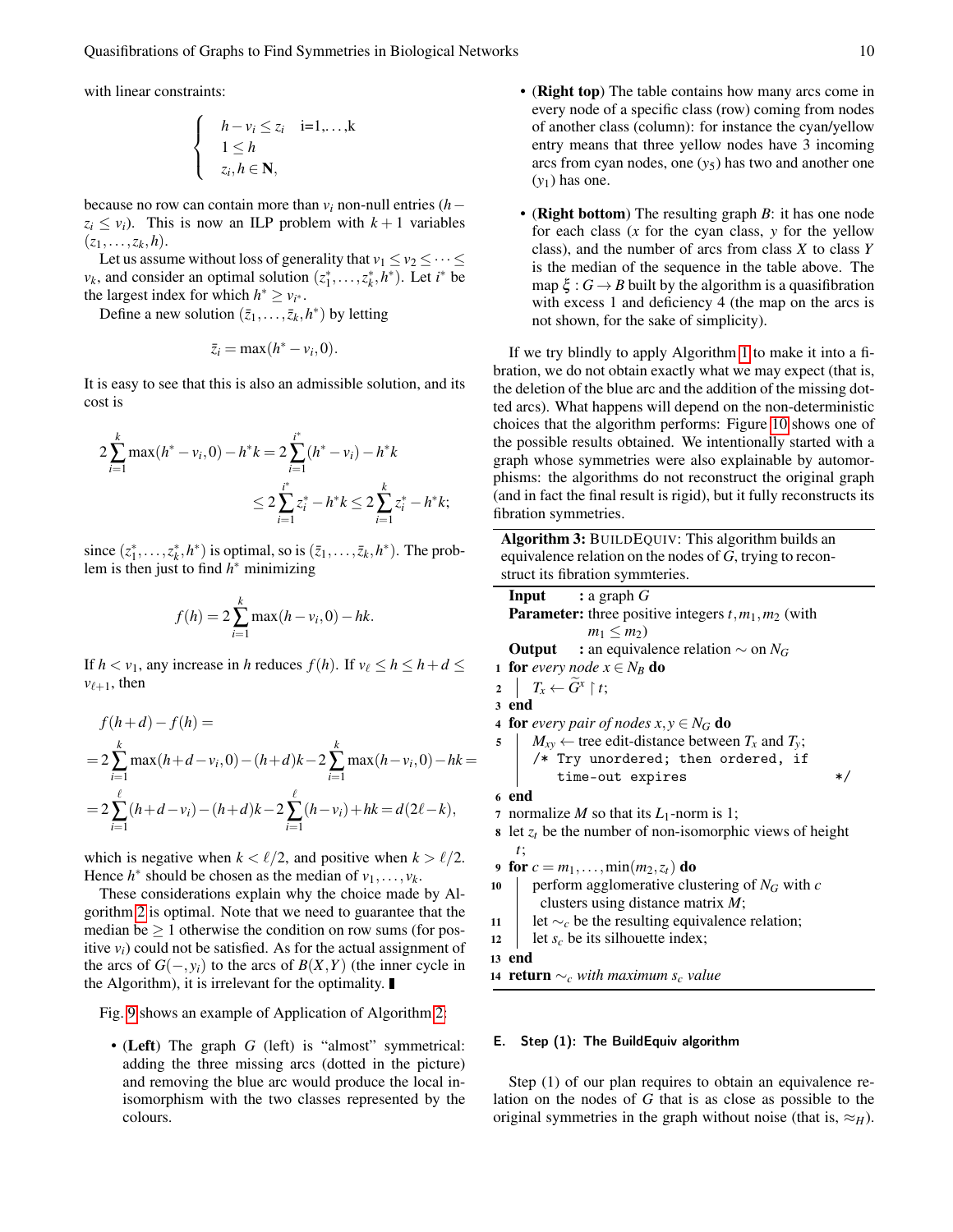

<span id="page-10-0"></span>Figure 9. An application of Algorithm [2.](#page-8-0)



<span id="page-10-1"></span>Figure 10. An application of Algorithm [1](#page-7-0) to the quasifibration obtained after applying Algorithm [2](#page-8-0) to Figure [9.](#page-10-0) The newly added arcs are in red, whereas the old blue arc is deleted.

As we said, this task is mostly heuristic, and based on the idea that a direct application of the minimum fibration construction  $\approx_G$  (see Section [IV\)](#page-4-0) would not work because of the presence of noise. We took into consideration many alternatives, and finally chose one that is at the same time consistent with our view of the phenomenon under description and that turned out to be almost always the best alternative in our experiments. We postpone to Section [VI](#page-11-0) a description of some alternative heuristics.

Our final solution (Algorithm [3\)](#page-9-0) is to relax the construction of  $\approx_G$  (that puts together two nodes if and only if their views are isomorphic) by considering instead *tree edit-distance*[28](#page-15-2), a generalization to trees of the standard Levenshtein distance between strings $2^9$ . Unfortunately, the general problem of computing tree edit-distance on unordered trees (i.e., trees where the order of chidren is irrelevant, like ours) is unlikely to be solvable in polynomial time: it is MAX SNP hard, hence not even approximable with a PTAS unless P=NP. On small trees, though, the computation is possible with dynamic programming as described in $30$ . On the other hand, tree editdistance for ordered trees can be solved efficiently, and effi-cient well-documented implementations exist<sup>[31](#page-15-5)</sup> (see also<sup>[32](#page-15-6)</sup>).

Benjamin Paassen, the author of the above toolbox, provided us an experimental implementation of the algorithm  $of<sup>30</sup>$  $of<sup>30</sup>$  $of<sup>30</sup>$ , and also of Zhang's polynomial-time constrained version that computes an upper bound of the unordered edit distance.

After some experimentation with combining the various algorithms at our disposal, we observed that the best solution for our problem was to run the dynamic-programming algorithm  $of<sup>30</sup>$  $of<sup>30</sup>$  $of<sup>30</sup>$  with a time-out, and to resort to ordered (exact) edit distance if the time-out expires.

The (mixed) tree edit-distances computed this way provide a distance matrix that is fed to a clustering algorithm. We em-ployed hierarchical agglomerative clustering<sup>[33](#page-15-7)</sup> with average distance between clusters as linkage option $3<sup>34</sup>$  $3<sup>34</sup>$  $3<sup>34</sup>$ . Since it is impossible to establish a reasonable threshold for distances (they are too dependent on the actual graph structure and density), we fix the number of clusters *c* instead, and try for different values of  $c$ . We compute the silhouette coefficient<sup>[35](#page-15-9)</sup> for each *c*, to see how much the clustering obtained fits the original distances, and select the clustering with largest silhouette: this is in fact one of the many possible techniques generally adopted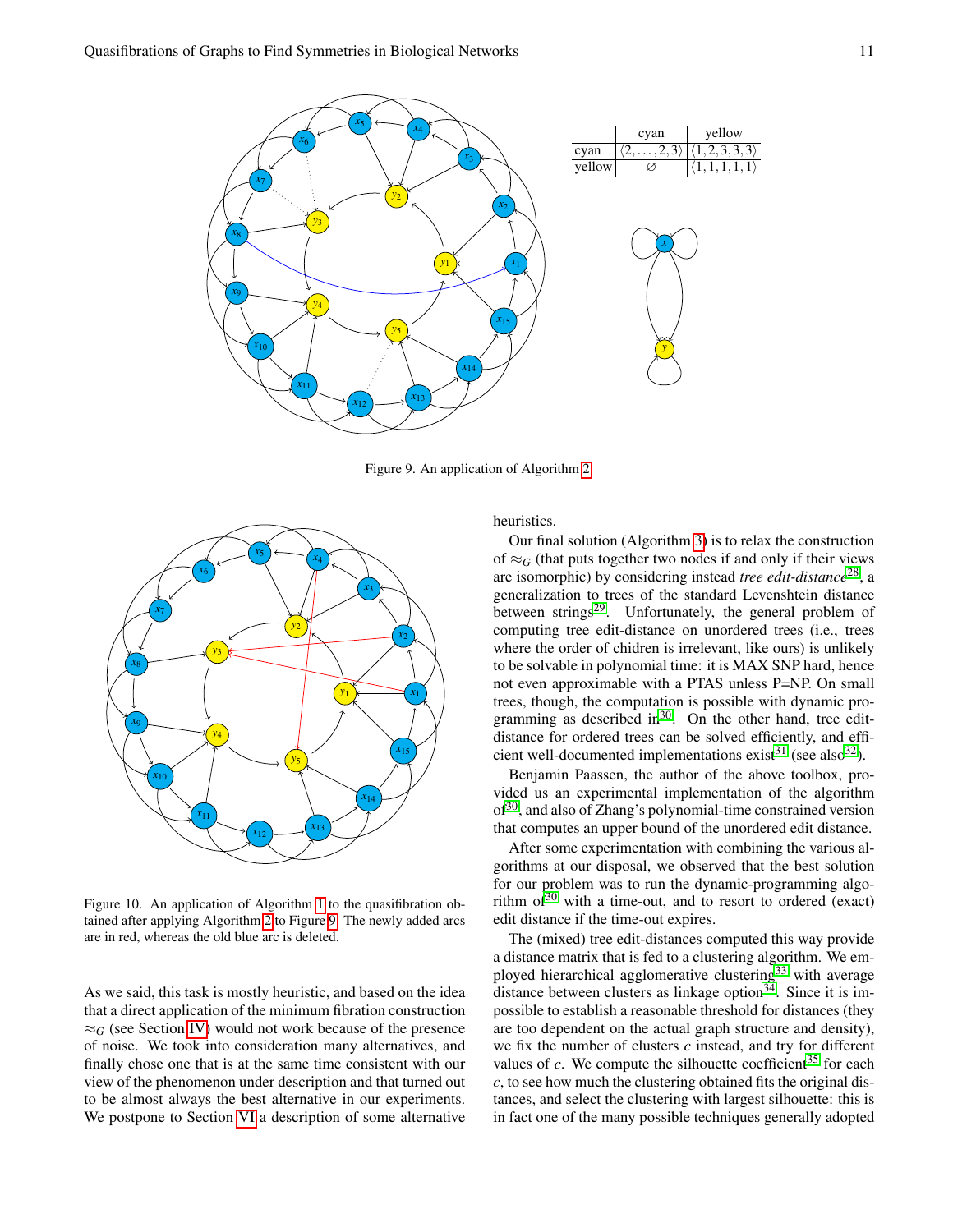in data analysis to select the number of clusters<sup>[36](#page-15-10)</sup>.

One useful note on clustering is the following: if there are *z<sup>t</sup>* non-isomorphic views of depth  $t$ , having more than  $z_t$  clusters can only decrease the silhouette coefficient (because the clustering will be obliged to break classes containing trees that are at distance zero). The value  $z_t$  can be computed by running the first *t* steps of Cardon-Crochemore and looking at how many classes are found.

Observe that if  $x \approx_G y$  then  $\widetilde{G}^x \cong \widetilde{G}^y$ , hence their tree editdistance (at any depth) is zero; so the two nodes should end up in the same cluster (provided that we are using at least as many clusters as the number of classes in  $\approx_G$ ). For this reason, in non-degenerate cases the output of Algorithm [3](#page-9-0) will always be a coarsening of  $\approx_G$ .

# <span id="page-11-0"></span>VI. EXPERIMENTS AND DISCUSSION

The purpose of this section is to justify the heuristic choices of Algorithm [3](#page-9-0) based on some experiments performed on real as well as synthetic datasets. In all cases, we will have a ground truth that is obtained by human inspection in the former case whereas it comes from the way synthetic datasets are built in the latter.

*a. Performance metrics.* Since what we want to solve is basically a clustering problem, one of the main ingredients that we will use in our experimental analysis is a clusteringcomparison metrics w.r.t. the ground truth. We decided to adopt uniformly the AMI score, a version of the standard NMI (Normalized Mutual Information) score adjusted for chance $37$ , as implemented in the sklearn.metrics package. We will write AMI( $\sim_1, \sim_2$ ) to denote the AMI score between  $\sim_1$  and  $\sim_2$ : recall that this value is 1 if  $\sim_1$  and  $\sim_2$ coincide, whereas random independent clustering have an expected AMI around 0 on average (the score itself can be negative).

We tried other alternatives (like the adjusted Rand index) that offer more or less consistent results, although on our datasets they tend to penalize more even small classification errors.

*b. Real-world datasets.* We used a real-world dataset to test the algorithms. We use the connectome of the worm *C. elegans* which is a fully mapped neural system of a model organism. The connectome consist of 302 neurons, and here we consider the set of neurons with their chemical synapses connections that are activated when the worm is moving forward and backward, separately. It has been shown in<sup>[3](#page-14-22)</sup> that these networks are characterized by pseudo-symmetries, i.e., almost automorphisms. Below, we use these two networks to test the algorithms and show that, more generally, they are char-acterized by quasifibration. In<sup>[3](#page-14-22)</sup> the authors have presented a manually-repaired ideal network with perfect symmetries and here we use this ideal network as a 'ground truth' to compare with the results of the present algorithms.

*c. Synthetic datasets.* In order to build synthetic datasets, we should produce a fibration-rich graph *H* and introduce some noise in it. We proceed in the following way:

• We started from a directed scale-free graph with *n*

nodes<sup>[38](#page-15-12)</sup>, and produced its minimum base, that is fibration prime, and we built a graph *H* that is fibred over it: for every node of the base we decided at random the size of its fibre (an integer between  $v_{\text{min}}$  and  $v_{\text{max}}$ ) and established how to lift nodes arbitrarily but so that the resulting assignment is a fibration.

• We added and/or removed *s* arcs from *H*, obtaining the graph *G* whose nodes will be clustered. We use  $\approx_H$  as ground truth.

The above process has a number of parameters that will influence the result, besides the obvious fact that the whole construction is probabilistic.

*d. Methods.* For our comparison, we consider the following alternatives:

- *Cardon-Crochemore:* we used ∼*<sup>G</sup>* as a baseline, to see if and how much we improve over it;
- *Variants:* we took into consideration some possible variants of Algorithm [3;](#page-9-0) in particular:
	- *Linkage type:* one crucial aspect in agglomerative clustering is deciding how the distance between two clusters is computed; we considered three of the most common alternatives in the literature<sup>[39](#page-15-13)</sup>: "single", "complete" and "average" (the distance between two clusters is defined as the minimum, maximum, average distance between two points in the two clusters); for the sake of simplicity, we do not show the results of this analysis here, but report that "single" always outperforms (or is equivalent to) the other linkage types; since it is also more efficient, it is our final choice in Algorithm [3;](#page-9-0)
	- *Number of clusters:* as explained in Section [V E,](#page-9-1) selecting the number of clusters is a hard and delicate task; since the silhouette method is normally not adopted without human intervention, we decided to compare the results obtained by Algorithm [3](#page-9-0) with those that would be obtained if we knew the real number of clusters (the number of clusters in the ground truth).
- *Centrality-based clustering:* a naive, simple alternative to Algorithm [3](#page-9-0) would be to use some diffusion-based centrality algorithm  $\dot{a}$  la Katz<sup>[40](#page-15-14)</sup> and then to cluster the nodes based on their centrality score, e.g. using Kmeans; note that again, since the number of clusters is unknown, we decide to use the number of clusters from the ground-truth; we ran in fact a number of centrality algorithms $41$  and, for the ones that have a parameter, we used the value that produced the maximum AMI with the ground truth.

# A. Full Reconstruction

In this section we shall consider two examples of full reconstruction: we will start from two real-world graph *G* and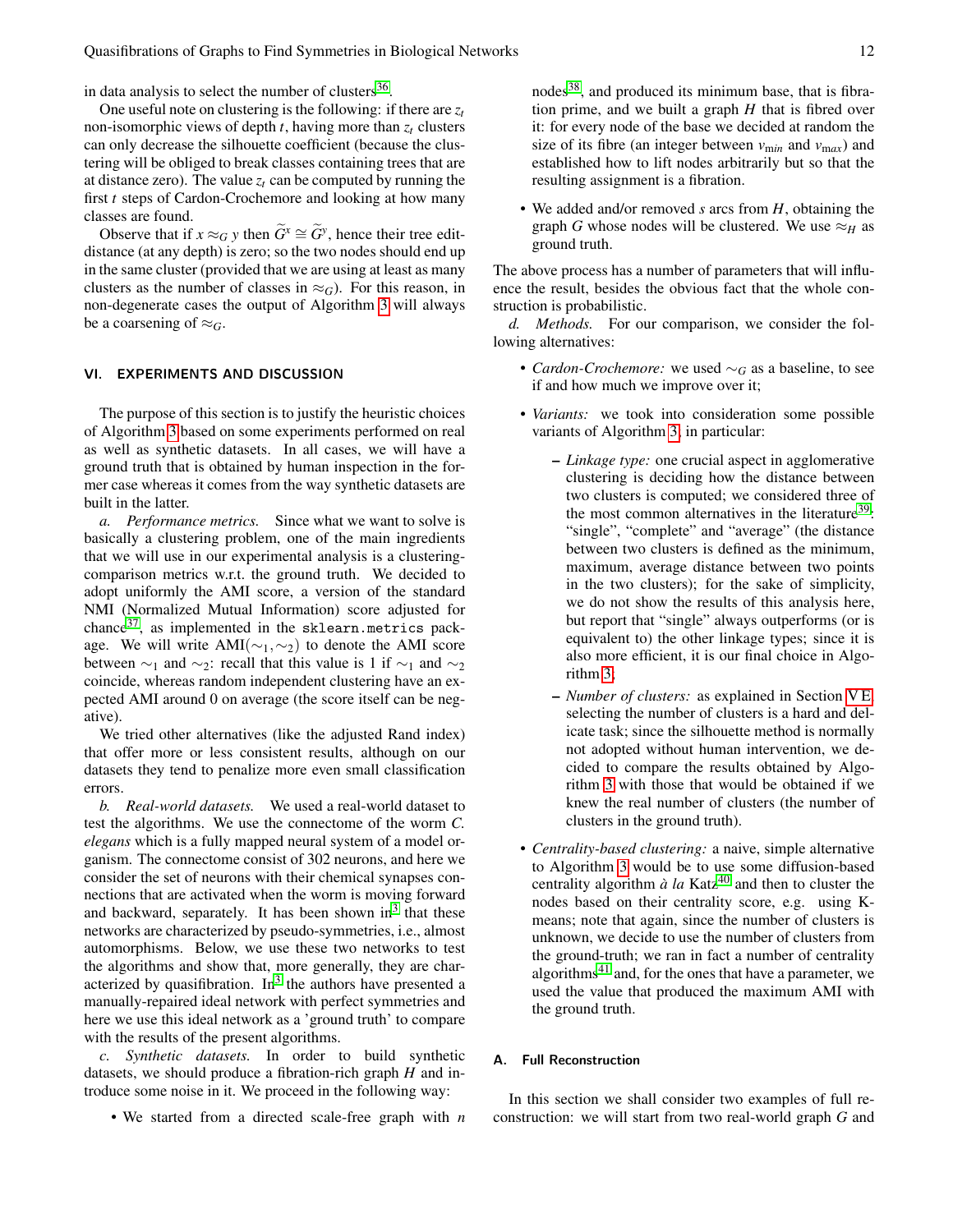

Figure 11. The backward network, colored with the human crafted ground truth from<sup>[3](#page-14-22)</sup> (left) and with the equivalence relation obtained by Algorithm [3](#page-9-0) (right) with depth 3 (adjusted mutual information is 0.417).

<span id="page-12-0"></span>

<span id="page-12-1"></span>Figure 12. The forward network, colored with the human crafted ground truth from<sup>[3](#page-14-22)</sup> (left) and with the equivalence relation obtained by Algorithm [3](#page-9-0) (right) with depth 4 (adjusted mutual information is 0.594).

apply the whole process described in Section [V](#page-5-0) to both of them. In the case we consider here, the graphs represent two neural circuits controlling the locomotion function of *C. elegans* as defined in Ref.[3](#page-14-22) : the forward and backward circuits. The backward graph has 30 nodes and 106 arcs, with an average degree of 3.53; the forward graph has 19 nodes and 35 arcs, with an average degree of 1.84.

For these datasets, we have a handcrafted ground-truth based on the supposed function of each single node obtained in<sup>[3](#page-14-22)</sup>; the ground-truth for the backward graph outlines 10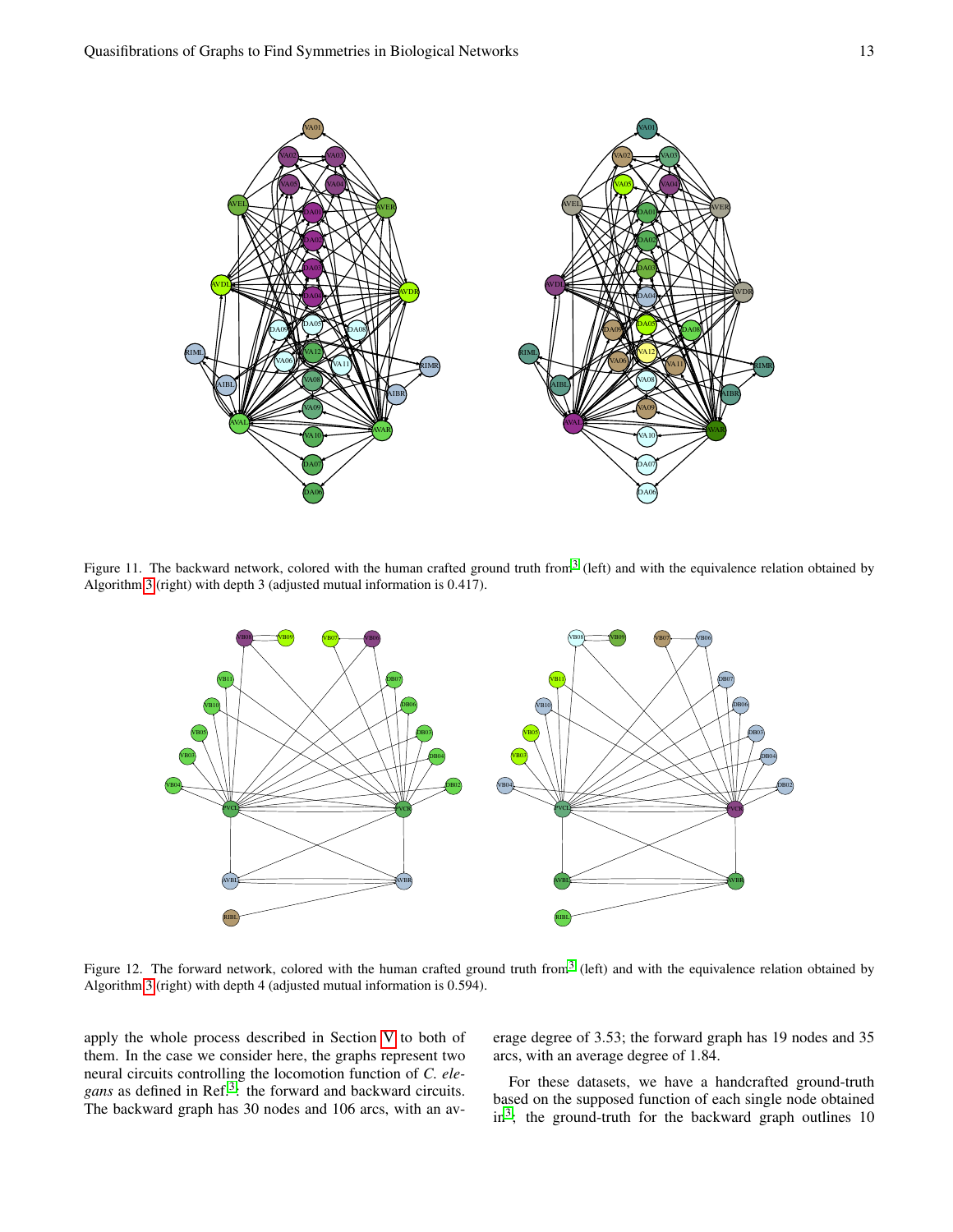

<span id="page-13-0"></span>Figure 13. The deleted (dashed) and added arcs that should be used to modify the graph *G* of Figure [11](#page-12-0) (right) to turn the coloring into a local in-isomorphism.

classes with various sizes (the largest class contains 5 nodes, whereas five classes contain 1 or 2 nodes); the ground-truth for the forward graph has 6 classes (the largest class contain 10 nodes, whereas five cases contain 1 ore 2 nodes). The groundtruth is not provided to the algorithm, though, which just starts with the original graph itself.

We tried our experiment with a depth (parameter of Algorithm [3\)](#page-9-0) of 2, 3, 4 and 5. While there is a clear improvement in the performances as the depth increases in the case of the Forward network, the converse seems to happen for the Backward network. An inspection of the logging shows, however, that the number of times the computation of the unordered tree-distance is timed out grows: 60% of the entries are timed out when the depth is 4 and more than 80% when the depth is 5. The frequency of this event grows as the depth gets larger, because trees grow in size.

|                   | <b>Backward</b>     |       | Forward          |       |
|-------------------|---------------------|-------|------------------|-------|
|                   | $\#$ clusters   AMI |       | # clusters   AMI |       |
| Depth 2           | 18                  | 0.262 |                  | 0.423 |
| Depth 3           | 15                  | 0.417 |                  | 0.500 |
| Depth 4           | 14                  | 0.398 | 9                | 0.594 |
| Depth 5           | 6                   | 0.355 |                  | 0.594 |
| Cardon-Crochemore | 10                  | 0.295 | 10               | 0.543 |

The difference between the ground truth and the equivalence relation obtained at the end is shown in Figure [11](#page-12-0) and Figure [12.](#page-12-1)

Running Algorithm [2,](#page-8-0) we discover that the total error of the reconstructed quasifibration  $\xi : G \to B$  is 18 (three arcs are in excess and fifteen are missing). The final fibration  $\xi'$ :  $G' \rightarrow B$ obtained by Algorithm [1](#page-7-0) modifies the graph *G* as shown in Figure [13.](#page-13-0)

#### B. Synthetic datasets

We ran synthetic experiments as described above, with  $n =$ 30,  $v_{\text{min}} = 1$ ,  $v_{\text{max}} = 5$  and  $s = 5$ , and with depth 2 and 3. Here are the main characteristics of the generated graphs:



<span id="page-13-1"></span>Figure 14. Boxplot with the Adjusted Mutual Information for the clustering generated by various methods; note that the only ones that do not use the number of classes in the ground truth are those called "Reduced UED/OED" and "Cardon-Crochemore".

|         |               |            | $\#$ nodes $\#$ arcs $\#$ classes in the ground truth |
|---------|---------------|------------|-------------------------------------------------------|
| Average |               | 25.5 173.7 | 8.5                                                   |
| Std     | $6.5^{\circ}$ | 53.9       |                                                       |
| Min     |               | 53         |                                                       |
| Max     | 49            | 373        |                                                       |

As the reader can see, the size, density and number of classes in the ground truth match those of the real-world datasets. Figure [14](#page-13-1) shows the boxplot with the performances of the various clustering techniques mentioned above in the case of depth 3. "Reduced UED/OED" is the final result of the algorithm in the paper (after step (4) of Section [V](#page-5-0) is applied) when Unordered/Ordered Edit Distance is used and the silhouette method is applied to obtain the number of clusters. "Agglomerative UED/OED exact" uses the technique of Algorithm [3](#page-9-0) but avoids the use of silhouette and directly applies the number of clusters from the ground truth.

It is worth observing that "Reduced UED" is always better than "Cardon-Crochemore". A more detailed analysis shows that the ratio between "Reduced" and the ground truth outperforms "Cardon-Crochemore" of 19%. The discussed behaviour can also be seen in Figure [15,](#page-14-23) where we produce two heatmaps (one for depth 2 and one for depth 3); each point in each heatmap represents the result of an experiment performed: its X and Y coordinates are the Adjusted Mutual Information of "Cardon-Crochemore" and "Reduced UED", respectively. We verify that the mass is on or above the diagonal, and that this situation improves as the depth is increased.

#### VII. CONCLUSION

Imperfections in real biological data is a major hurdle in biological network analysis. In this paper we present an approach to dealing with these imperfections via quasifibrations of graphs. We developed a four-step algorithm restoring the graph to a more symmetric version. First, we find the equivalence relations combining "almost" symmetric nodes. Second, we build a quasifibration using the equivalence classes identi-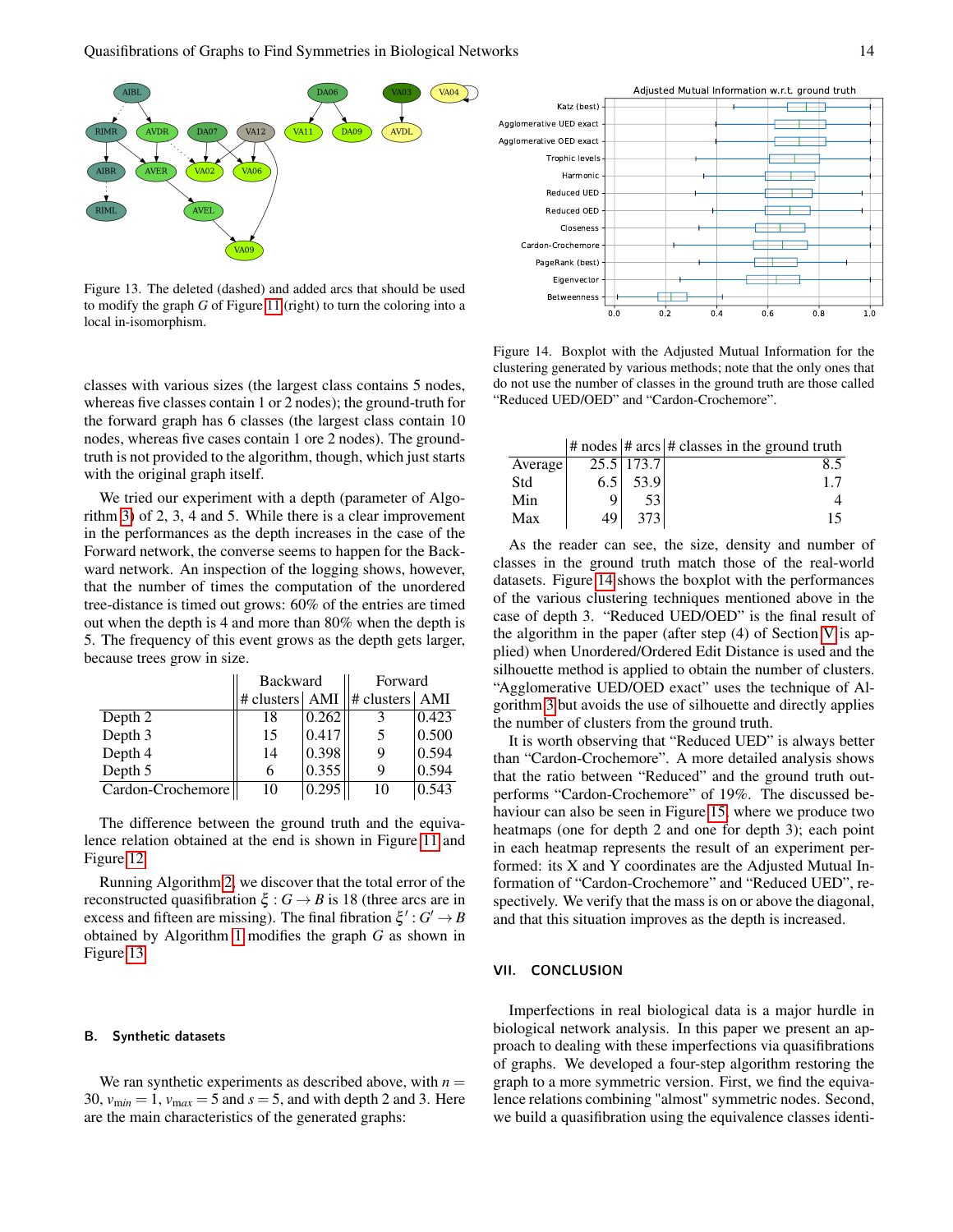

<span id="page-14-23"></span>Figure 15. Heatmap showing a comparison between Adjusted Mutual Information for "Cardon-Crochemore" (X axis) and "Reduced UED" (Y axis), for depth 2 (top) and 3 (bottom). The mass is concentrated over the diagonal, and the improvement of "Reduced UED" over "Cardon-Crochemore" increases with the depth (the core moves up).

fied in the first step. Third, we construct a graph by modifying a (provably) minimal amount of links in the original graph for which this quasifibration is a fibration. Last, we compute the minimal fibration on the obtained graph to coarsen the obtained result. It was shown analytically that steps 2-4 are performed in an optimal manner. First step is done employing agglomerative clustering.

We used synthetic datasets and real-world datasets studied in<sup>[3](#page-14-22)</sup> to fine-tune the clustering method. Performance of the different variations was assessed using AMI (adjusted mutual information). Unordered tree edit-distance accompanied by single linkage with the number of clusters corresponding to the highest value of the Silhouette coefficient have shown the best performance of all considered cases. The algorithm outperformed Cardon-Crochemore by 19% on average on the synthetic networks. On both real networks the algorithm showed a result better than Cardon-Crochemore by comparing outputs with manually curated results in $3$ .

# ACKNOWLEDGEMENTS

We want to thank Sebastiano Vigna for many helpful discussions and Benjamin Paassen for providing us the implementations of unordered tree-edit distance and for many useful insights on the topic. Funding was provided by NIBIB and NIMH through the NIH BRAIN Initiative Grant # R01 EB028157.

### DATA AVAILABILITY STATEMENT

All the algorithms are available at [https://github.](https://github.com/boldip/qf) [com/boldip/qf](https://github.com/boldip/qf) and [https://github.com/makselab/](https://github.com/makselab/QuasiFibrations) [QuasiFibrations](https://github.com/makselab/QuasiFibrations). All data is available at [https://osf.](https://osf.io/amswe) [io/amswe](https://osf.io/amswe).

### **REFERENCES**

- <span id="page-14-0"></span><sup>1</sup>F. Morone, I. Leifer, and H. A. Makse, Proceedings of the National Academy of Sciences 117, 8306 (2020).
- <sup>2</sup>I. Leifer, F. Morone, S. D. Reis, J. S. Andrade Jr, M. Sigman, and H. A. Makse, PLoS computational biology 16, e1007776 (2020).
- <span id="page-14-22"></span> ${}^{3}$ F. Morone and H. A. Makse, Nature communications 10, 1 (2019).
- <span id="page-14-1"></span><sup>4</sup>I. Leifer, M. Sánchez-Pérez, C. Ishida, and H. A. Makse, BMC Bioinformatics 22 (2021).
- <span id="page-14-2"></span><sup>5</sup>D. W. Thompson, *On Growth and Form* (Cambridge University Press, UK, 1917).
- <span id="page-14-3"></span>6 J. Monod, *Symmetry and function of biological systems at the macromolecular level. Proceedings of the 11th Nobel Symposium, Södergarn, Lidingö, Sweden, August 26-29, 1968. A. Engström and B. Strandberg (eds)* (Interscience (Wiley), New York, 1969).
- <span id="page-14-4"></span> $7<sup>M</sup>$ . Golubitsky and I. Stewart, Bulletin of the american mathematical society 43, 305 (2006).
- <sup>8</sup>L. DeVille and E. Lerman, arXiv preprint arXiv:1303.3907 (2013).
- <span id="page-14-5"></span> $9E$ . Nijholt, B. Rink, and J. Sanders, Journal of Differential Equations 261, 4861 (2016).
- <span id="page-14-6"></span><sup>10</sup>I. Leifer, H. A. Makse, D. Phillips, and F. Sorrentino, arXiv preprint (2021).
- <span id="page-14-7"></span><sup>11</sup>Often called an *epimorphism* in the literature.
- <span id="page-14-8"></span><sup>12</sup>A. Grothendieck, Seminaire Bourbaki 190 (1959–1960).
- <span id="page-14-9"></span><sup>13</sup>H. Sachs, Magyar Tud. Akad. Mat. Kutató Int. Közl. 9, 415 (1965).
- <span id="page-14-10"></span><sup>14</sup>T. Pisanski, J. Shawe–Taylor, and J. Vrabec, J. Combin. Theory Ser. B 35, 12 (1983).
- <span id="page-14-11"></span><sup>15</sup>P. Boldi and S. Vigna, Discrete Math. 243, 21 (2002).
- <span id="page-14-12"></span><sup>16</sup>D. Angluin, in *Proc. 12th Symposium on the Theory of Computing* (1980) pp. 82–93.
- <span id="page-14-13"></span><sup>17</sup>If we assume that  $\varphi$  is surjective but not injective on the nodes then *G* really has more nodes than *B*, which explains why we call *G* "large" and *B* "small".
- <span id="page-14-14"></span><sup>18</sup>A function  $\alpha$  between groups is a group homomorphism iff  $\alpha(xy)$  =  $\alpha(x)\alpha(y)$ .
- <span id="page-14-15"></span><sup>19</sup>Note that, for all  $g \in \Gamma$ ,  $\alpha(g)$  is an automorphism of *G*, that one can apply to both nodes and arcs.
- <span id="page-14-16"></span> $20$ N. Norris, Discrete Appl. Math. 56, 61 (1995).
- <span id="page-14-17"></span><sup>21</sup>C. Berkholz, P. Bonsma, and M. Grohe, Theory of Computing Systems 60, 581 (2017).
- <span id="page-14-18"></span><sup>22</sup>J. Hopcroft, in *Theory of machines and computations* (Elsevier, 1971) pp. 189–196.
- <span id="page-14-19"></span><sup>23</sup>A. Cardon and M. Crochemore, Theoretical Computer Science 19, 85 (1982).
- <span id="page-14-20"></span> $24R$ . Paige and R. E. Tarjan, SIAM Journal on Computing 16, 973 (1987).
- <span id="page-14-21"></span><sup>25</sup>H. S. Monteiro, I. Leifer, S. D. Reis, J. S. Andrade Jr, and H. A. Makse, arXiv preprint arXiv:2110.01096 (2021).